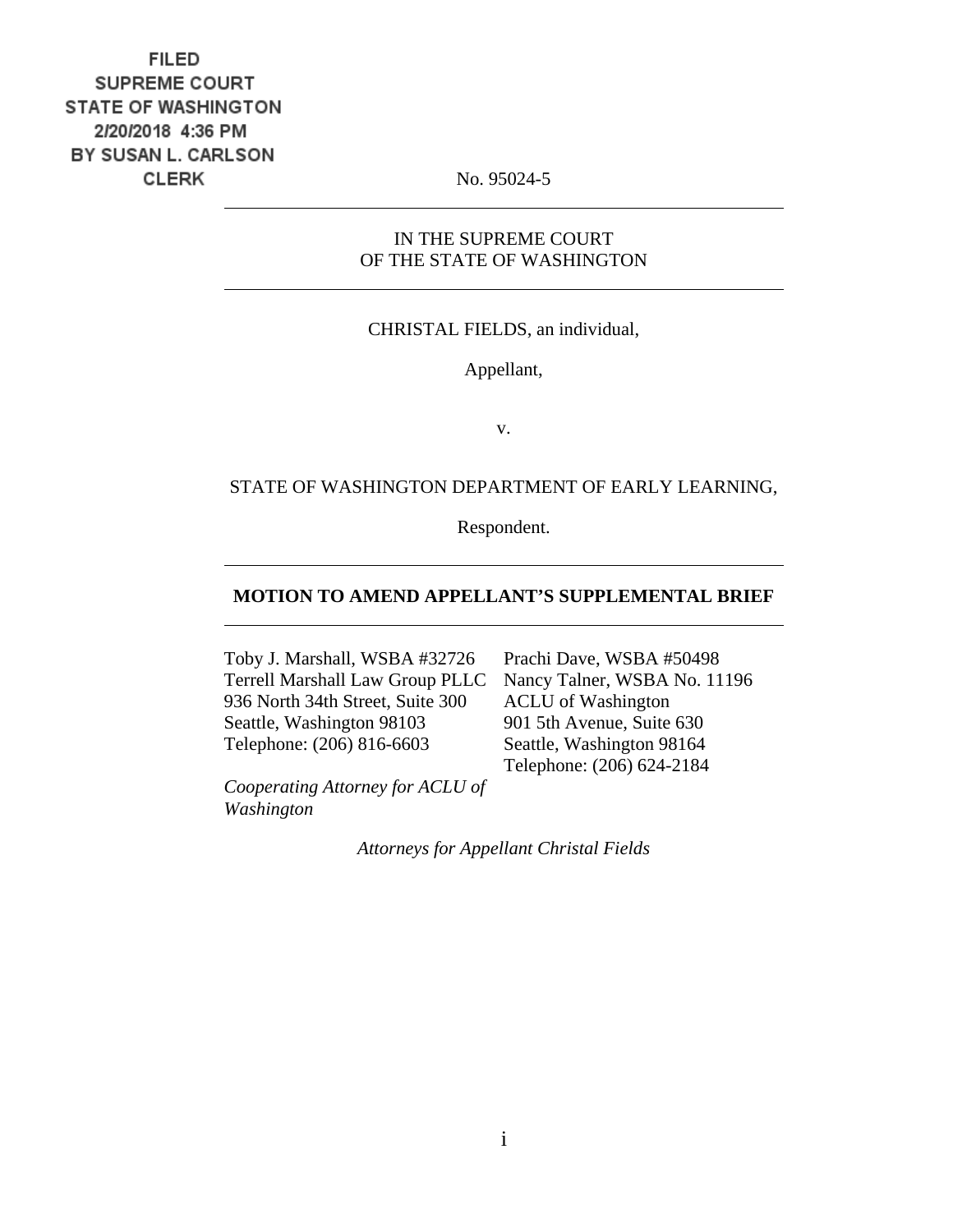### **I. DESIGNATION OF PARTY SEEKING RELIEF**

Appellant Christal Fields is the party who seeks the relief identified in Section II.

### **II. STATEMENT OF RELIEF**

Ms. Fields respectfully asks for leave to file the Amended Supplemental Brief of Appellant submitted simultaneously with this motion.

#### **III. GROUNDS FOR RELIEF**

On February 16, 2018, counsel for Ms. Fields filed the Supplemental Brief of Appellant. Counsel intended to include a table of authorities with the supplemental brief so that the Court and the parties could easily locate passages referencing particular cases, statutes, and other authorities. Due to unforeseen circumstances that arose during the review process, however, counsel did not have sufficient time to complete the table of authorities in advance of the deadline for filing. Counsel is attempting to correct this error on the following judicial day.

In preparing the table of authorities, counsel saw that a placeholder for footnote 13 was inadvertently included in the supplemental brief even though there is no such footnote. Counsel has corrected this mistake by deleting the placeholder, which has caused the subsequent footnote numbering to be reordered.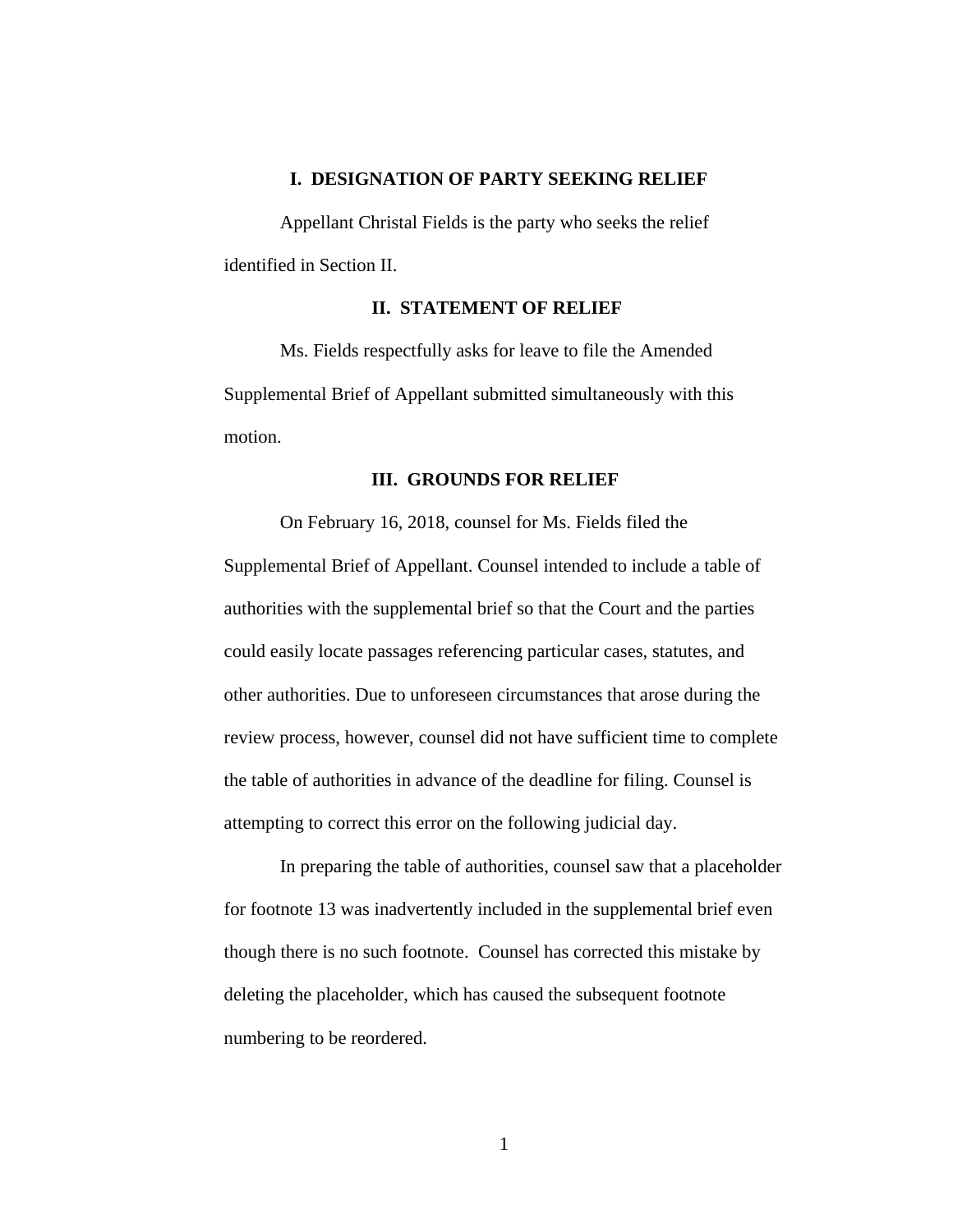Submitted with this motion is an Amended Supplemental Brief of Appellant that includes a table of authorities and the corrected footnote numbering. No other revisions have been made to the brief.

This Court "may, on its own initiative or on motion of a party, waive or alter the provisions of any of [the Rules of Appellate Procedure] and enlarge or shorten the time within which an act must be done in a particular case in order to serve the ends of justice . . . ." RAP 18.8(a).

The inclusion of a table of authorities with the Supplemental Brief of Appellant will assist both the Court and the parties in the process of this appeal. Likewise, the correction of the footnote numbering will ensure there is no confusion about whether text is missing. Accordingly, Ms. Fields respectfully requests leave to file the Amended Supplemental Brief of Appellant submitted with this motion.

#### **IV. CONCLUSION**

For the reasons set forth above, the Court should grant Ms. Fields leave to file the Amended Supplemental Brief submitted with this motion.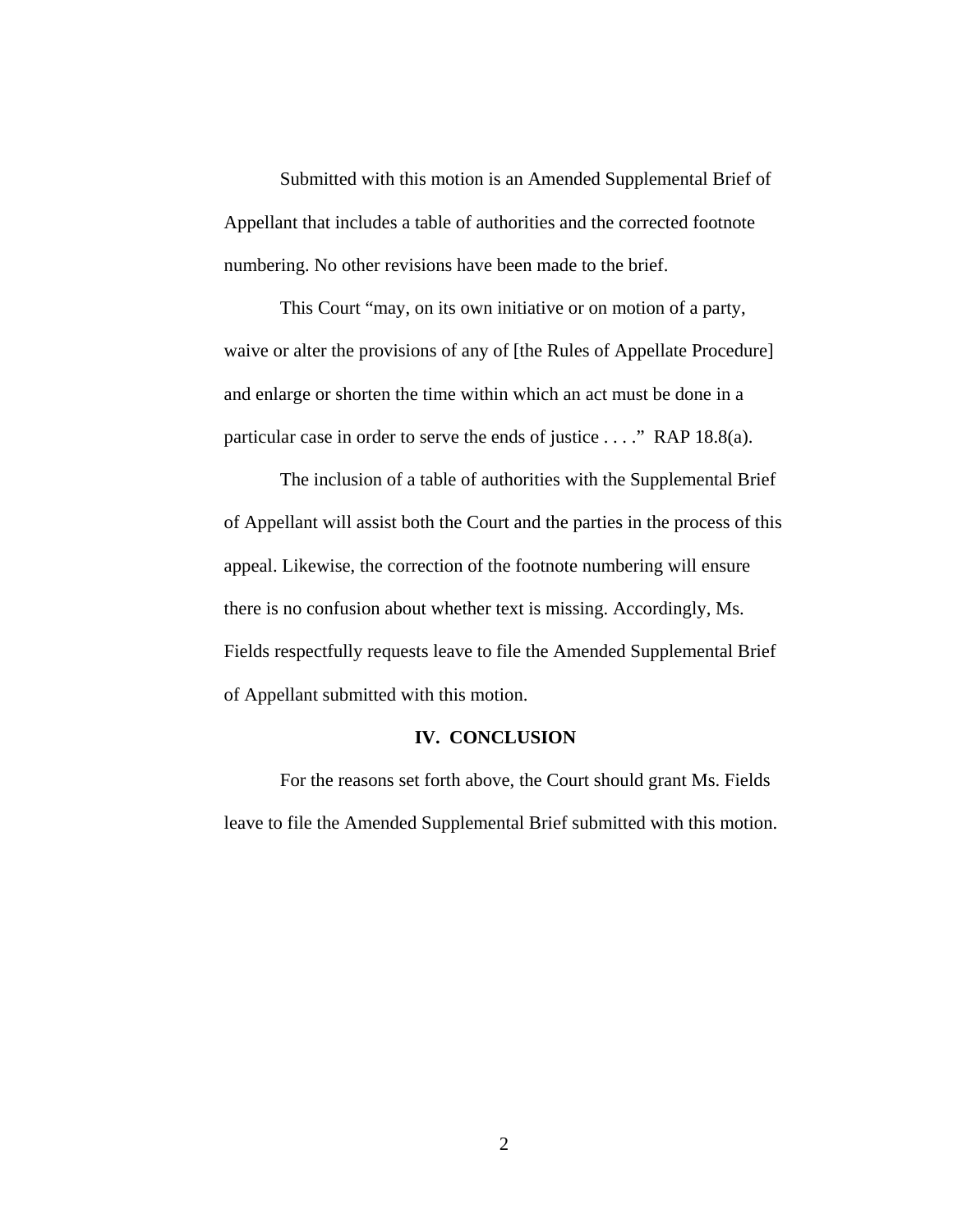## RESPECTFULLY SUBMITTED this 20<sup>th</sup> day of February 2018.

### TERRELL MARSHALL LAW GROUP PLLC

By: /s/ Toby J. Marshall, WSBA #32726

Toby J. Marshall, WSBA #32726 Email: tmarshall@terrellmarshall.com 936 North 34th Street, Suite 300 Seattle, Washington 98103 Telephone: (206) 816-6603 Facsimile: (206) 319-5450

Prachi Dave, WSBA #50498 Email: pdave@aclu-wa.org Nancy Talner, WSBA #11196 Email: talner@aclu-wa.org AMERICAN CIVIL LIBERTIES UNION OF WASHINGTON FOUNDATION 901 5<sup>th</sup> Avenue, Suite 630 Seattle, Washington 98164 Telephone: (206) 624-2184

*Attorneys for Appellant Christal Fields*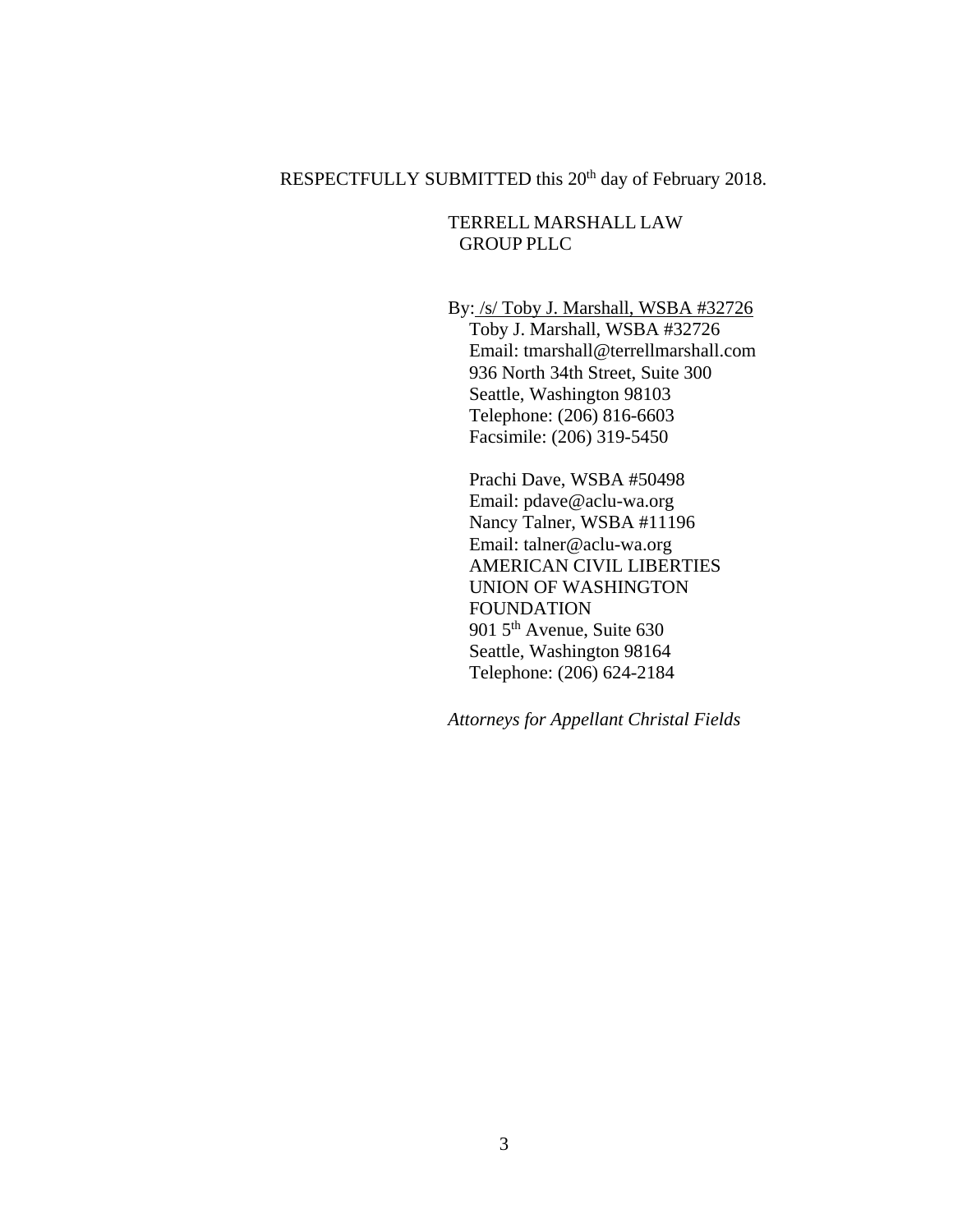### **CERTIFICATE OF SERVICE**

I certify that on February 20, 2018, I caused a true and correct

copy of the foregoing to be served on the following via the means

indicated:

Patricia L. Allen, WSBA #27109 Email: patal@atg.wa.gov Assistant Attorney General OFFICE OF THE ATTORNEY GENERAL State of Washington 800 Fifth Avenue, Suite 2000 Seattle, Washington 98104

U.S. Mail, postage prepaid **Hand Delivered via** Messenger Service Overnight Courier Facsimile  $\boxtimes$  Electronic Service

*Attorney for Respondent* 

I certify under penalty of perjury under the laws of the State of

Washington that the foregoing is true and correct.

DATED this 20th day of February, 2018.

TERRELL MARSHALL LAW GROUP PLLC

By: /s/ Toby J. Marshall, WSBA #32726

Toby J. Marshall, WSBA #32726 Email: tmarshall@terrellmarshall.com 936 North 34th Street, Suite 300 Seattle, Washington 98103 Telephone: (206) 816-6603 Facsimile: (206) 319-5450

*Attorneys for Appellant*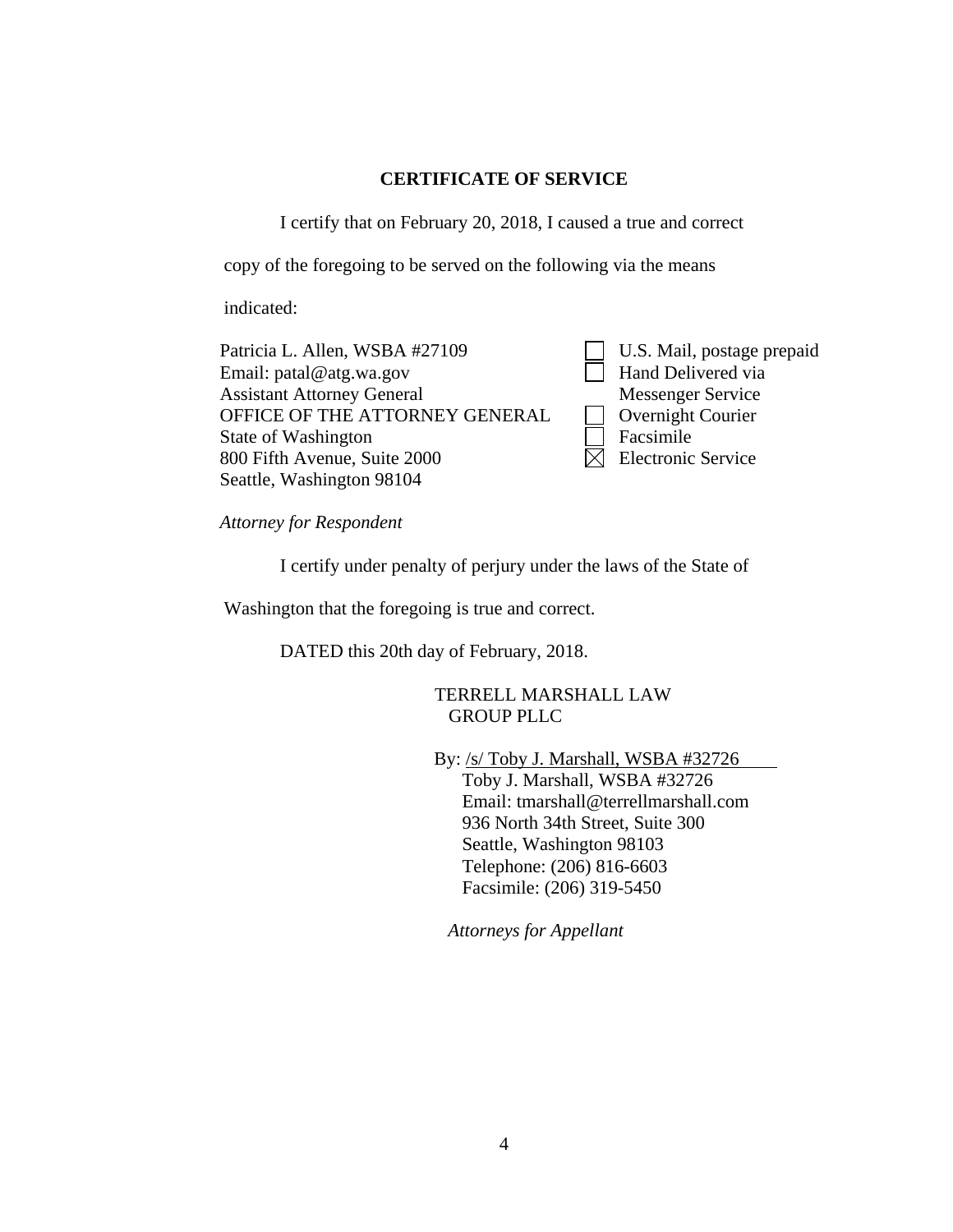### No. 95024-5

### IN THE SUPREME COURT OF THE STATE OF WASHINGTON

#### CHRISTAL FIELDS, an individual,

Appellant,

v.

### STATE OF WASHINGTON DEPARTMENT OF EARLY LEARNING,

Respondent.

### **AMENDED SUPPLEMENTAL BRIEF OF APPELLANT**

Toby J. Marshall, WSBA #32726 Terrell Marshall Law Group PLLC 936 North 34th Street, Suite 300 Seattle, Washington 98103 Telephone: (206) 816-6603

*Cooperating Attorney for ACLU of Washington*

Prachi Dave, WSBA #50498 Nancy Talner, WSBA No. 11196 ACLU of Washington 901 5th Avenue, Suite 630 Seattle, Washington 98164 Telephone: (206) 624-2184

*Attorneys for Appellant Christal Fields*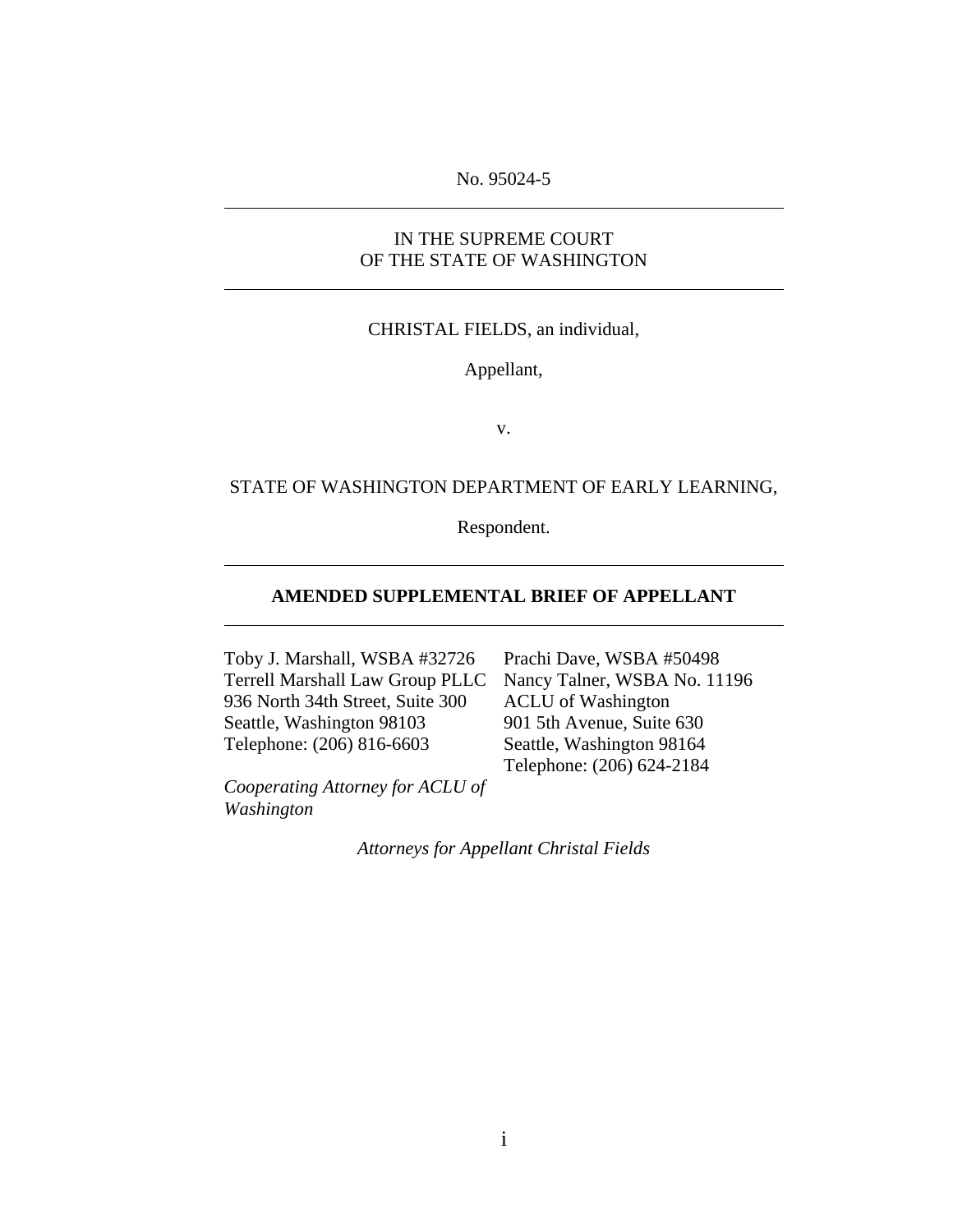# **TABLE OF CONTENTS**

| I.              |                                |    |                                                                                                        |  |
|-----------------|--------------------------------|----|--------------------------------------------------------------------------------------------------------|--|
| Π.              | SUMMARY OF FACTS AND ARGUMENT1 |    |                                                                                                        |  |
| III.            |                                |    |                                                                                                        |  |
|                 | A.                             |    | The Mathews procedural due process test requires a<br>meaningful hearing with the opportunity to prove |  |
|                 |                                | 1. | The private interest in the right to pursue an                                                         |  |
|                 |                                | 2. | The risk of erroneous deprivation is high, and<br>the corresponding value of additional procedures     |  |
|                 |                                | 3. | The governmental interest here supports the<br>need for a meaningful opportunity to be heard8          |  |
|                 | <b>B.</b>                      |    | DEL's mandatory and permanent bar violates<br>substantive due process because it fails rational basis  |  |
| $\mathcal{C}$ . |                                |    | DEL's Lifetime Ban for Robbery Convictions<br>Violates the Due Process Clause of the Washington        |  |
| IV.             |                                |    |                                                                                                        |  |

# **Page**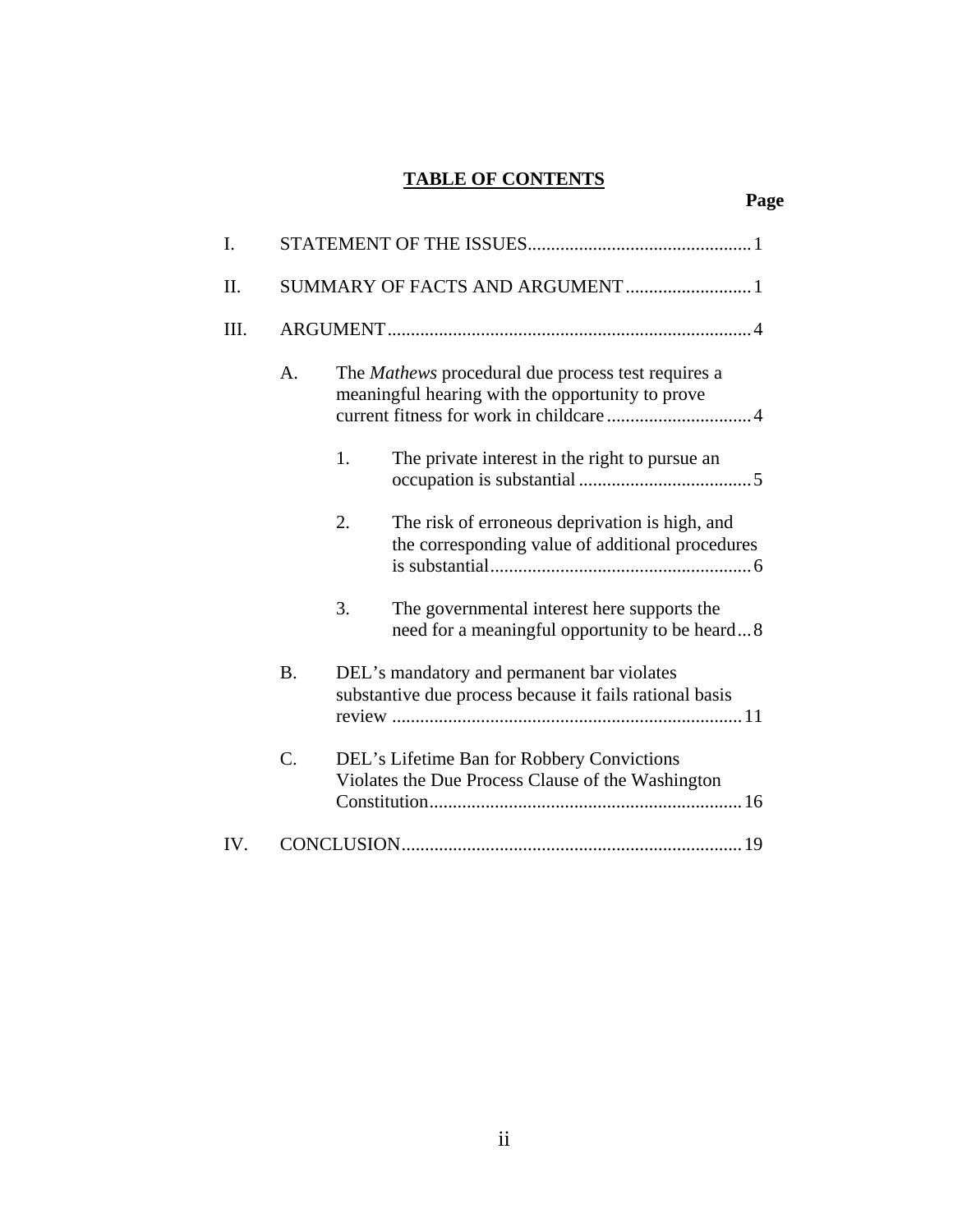# **TABLE OF AUTHORITIES**

### **STATE CASES**

| Amunrud v. Board of Appeals,                        |
|-----------------------------------------------------|
| City of Bellevue v. Lee,                            |
| City of Redmond v. Moore,                           |
| DeYoung v. Providence Medical Center,               |
| In re Detention of June Johnson,                    |
| In re Tara Denelle Simmons,                         |
| Johnson v. Allegheny Intermediate Unit,             |
| Nixon v. Commonwealth,                              |
| Peake v. Commonwealth,                              |
| Secretary of Revenue v. John's Vending Corporation, |
| State v. Bartholomew,                               |
| State v. Gunwall,                                   |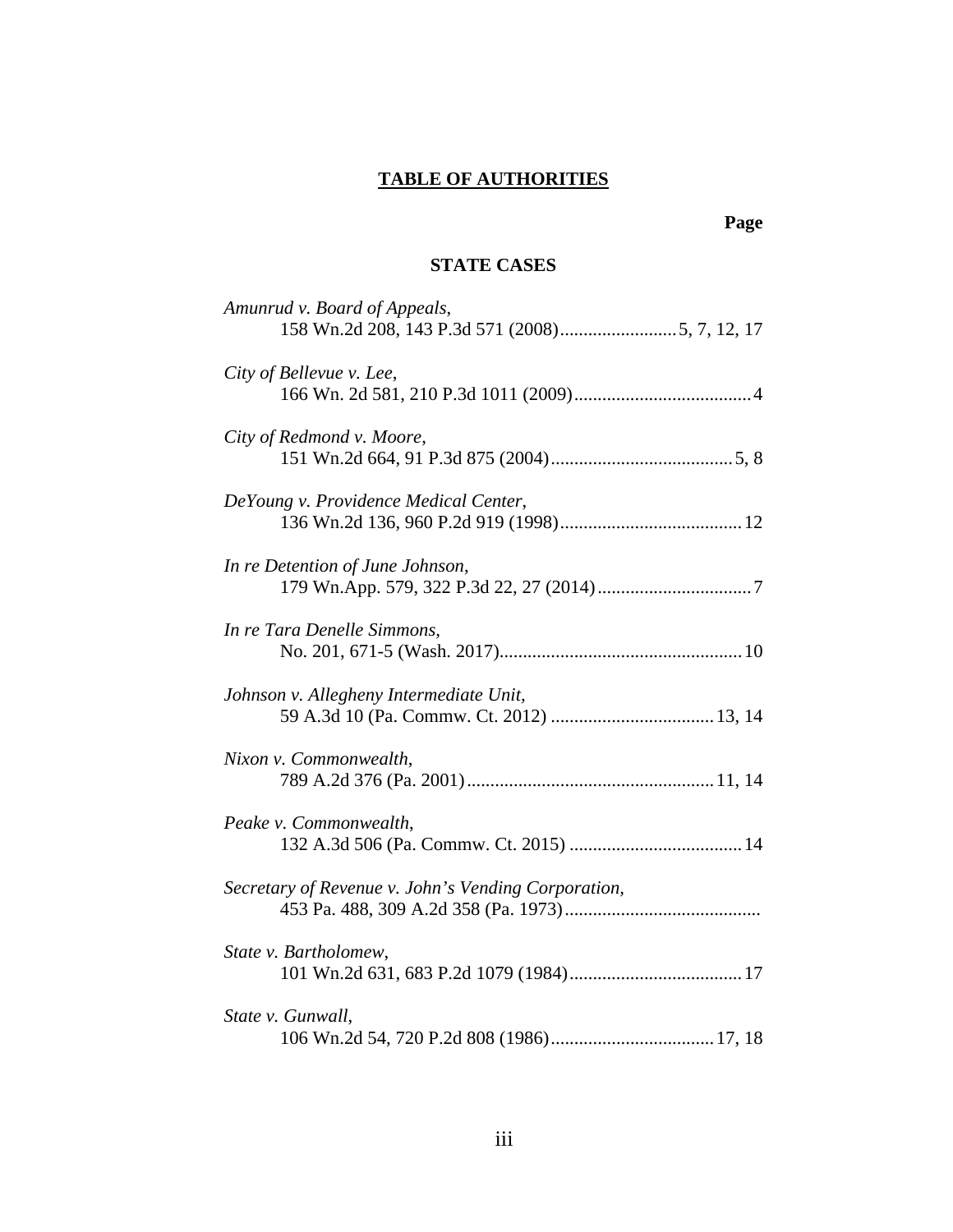| State ex rel. Davis-Smith Co. v. Clausen, |  |
|-------------------------------------------|--|
| <i>State v. Russell,</i>                  |  |

## **FEDERAL CASES**

| Cornwell v. California Bd. of Barbering & Cosmetology,     |  |
|------------------------------------------------------------|--|
| Halverson v. Skagit County,                                |  |
|                                                            |  |
| Mackey v. Montrym,                                         |  |
|                                                            |  |
| Mathews v. Eldridge,                                       |  |
|                                                            |  |
| Mathews v. Lucas,                                          |  |
| 427 U.S. 495, 96 S. Ct. 2755, 49 L. Ed. 2d 651 (1976) 12   |  |
| Schware v. Board of Bar Exam. of State of N.M.,            |  |
| 353 U.S. 232, 77 S. Ct. 752, 1 L. Ed. 2d 796 (1957) 12, 13 |  |

### **STATE STATUTES**

### **STATE REGULATIONS**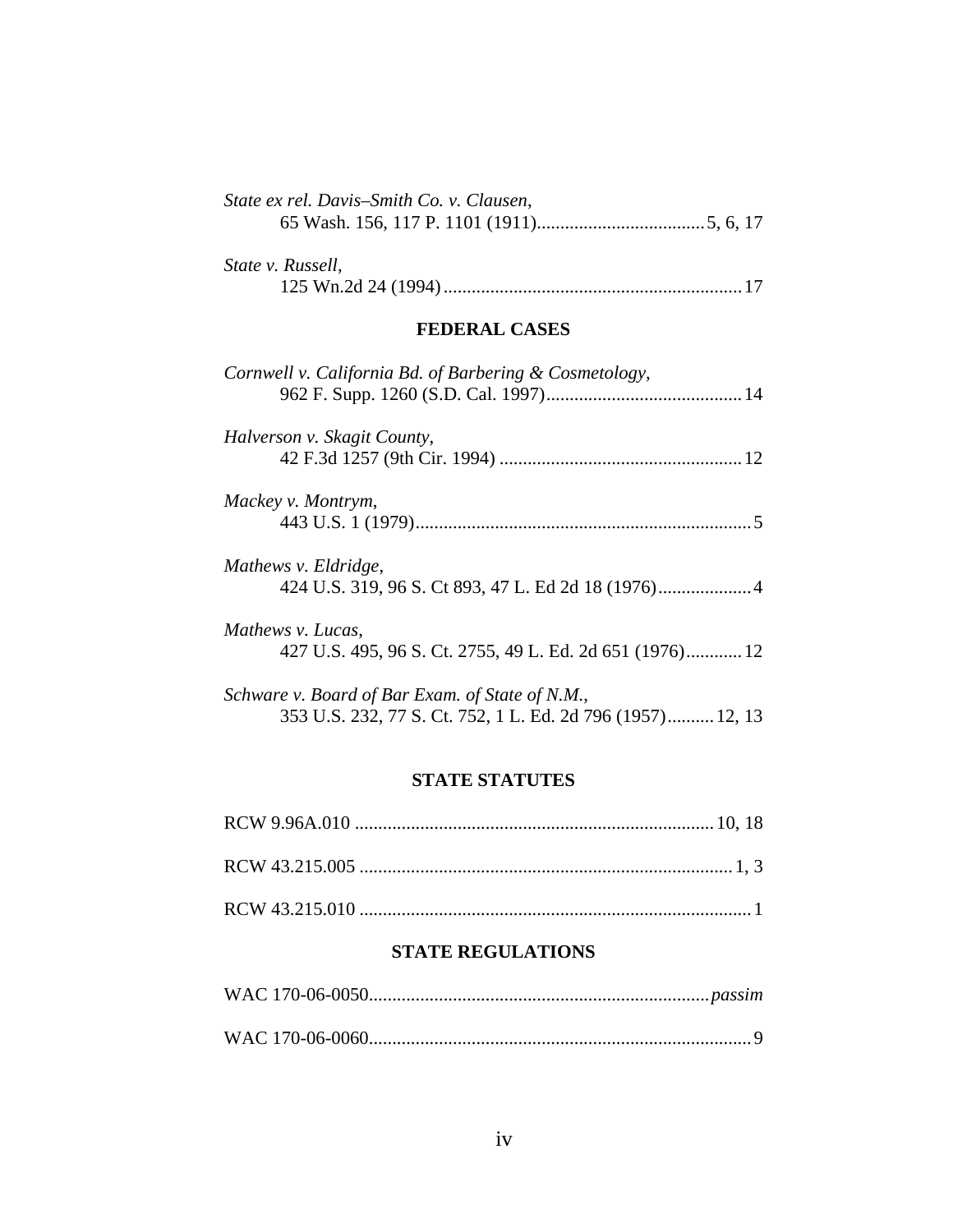# **OTHER AUTHORITIES**

| Broken Records: How Errors by Criminal Background Checking<br>Companies Harm Workers and Businesses, |
|------------------------------------------------------------------------------------------------------|
|                                                                                                      |
|                                                                                                      |
| Enduring Risk? Old Criminal Records and Predictions of Future<br>Criminal Involvement,               |
|                                                                                                      |
| Presumptive Disqualification and Prior Unlawful Conduct: The                                         |
| Danger of Unpredictable Character Standards for Bar Applicants,                                      |
| Redemption in the Presence of Widespread Background Checks,                                          |
|                                                                                                      |
| The Effectiveness of Reentry Programs for Incarcerated Persons:                                      |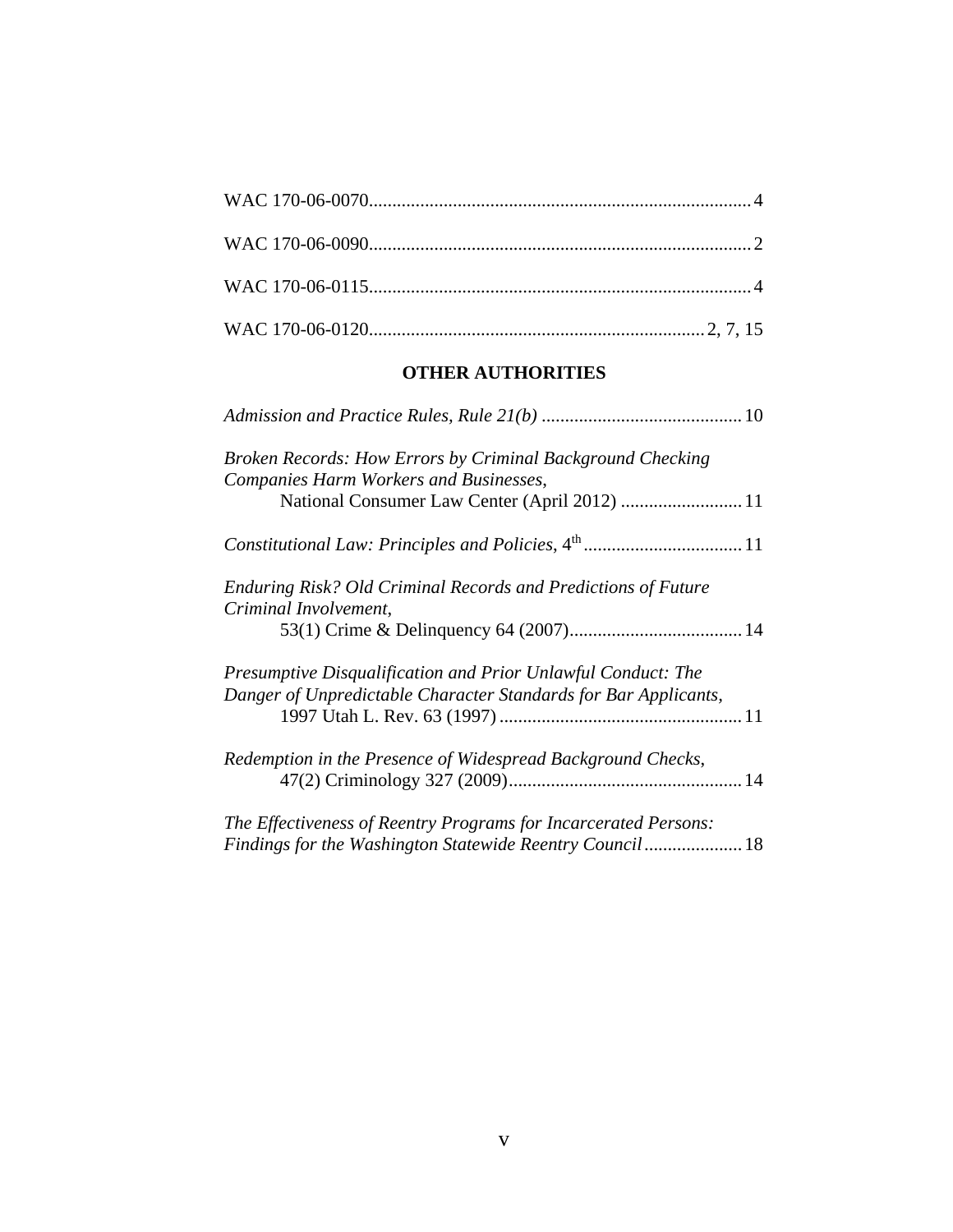### **I. STATEMENT OF THE ISSUES**

(1) The Department of Early Learning (DEL) refuses to provide a meaningful hearing to a person with a conviction for attempted robbery because robbery is on DEL's list of crimes resulting in mandatory lifetime disqualification from employment in childcare. Does DEL's refusal violate procedural due process?

(2) Does DEL's imposition of a mandatory lifetime ban from employment in childcare on individuals with a robbery conviction violate substantive due process?

(3) Does Article I § 3 of the Washington State Constitution provide greater due process protections than the Fourteenth Amendment of the Federal constitution?

### **II. SUMMARY OF FACTS AND ARGUMENT**

DEL has permanently banned Christal Fields from working in any part of the childcare profession for which DEL conducts background checks<sup>1</sup> based on an attempted robbery conviction from 30 years ago. CP

<sup>&</sup>lt;sup>1</sup> Chapter 43.215 RCW establishes DEL's authority over background checks for any "applicant" seeking employment in an "agency." RCW 43.215.005(4). The term "agency" means "any person, firm, partnership, association, corporation, or facility that provides child care and early learning services outside a child's own home and includes the following irrespective to whether there is compensation to the agency: Child day care center …; Early learning …; Family day care provider … ; Nongovernmental privatepublic partnership … ; [and] Service provider … ." RCW 43.215.010(1).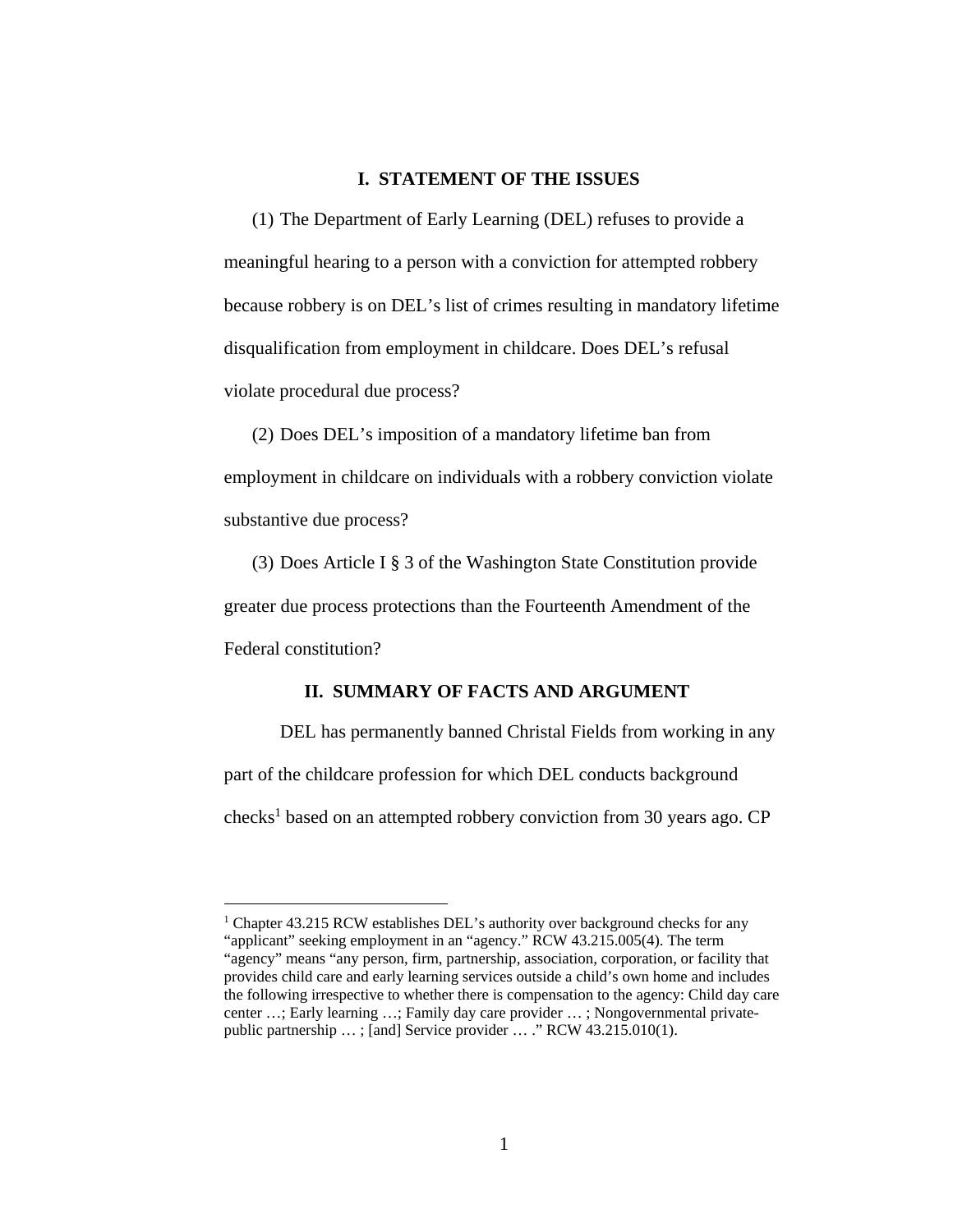11-17. It did so as part of an administrative scheme that, while admirably intended to protect vulnerable children, fails to provide even the most basic of due process protections for those who seek to demonstrate—to the agency's satisfaction—that they present no risk to DEL's objectives.<sup>2</sup>

Robbery is on DEL's list of convictions that automatically, permanently, and mandatorily disqualify a person from early childcare work. WAC 170-06-0120. And the conviction alone is dispositive: no other considerations may be raised, no matter the facts of the underlying conviction, the evidence of rehabilitation, or the amount of time that has since passed. WAC 170-06-0090.

Ms. Fields argues that she should be permitted to present evidence to DEL of rehabilitation and her qualification to work in childcare despite her decades-old conviction. CP 62. The agency has rebuffed her at every turn and, having exhausted the administrative and judicial appeals process, she now looks to this Court for relief.

Ms. Fields readily admits the difficult circumstances of her early life. She was abandoned by her father and homeless at age 16. She was sexually exploited, abused, and introduced to drugs by older men. CP 66.

<sup>&</sup>lt;sup>2</sup> Those affected by DEL's policy are disproportionately women, particularly low-income women of color. *See* Memorandum of Amici Curiae Legal Voice, The Public Defender Association, Incarcerated Mothers Advocacy Project, and SURGE in Support of Petition for Review, p. 2-3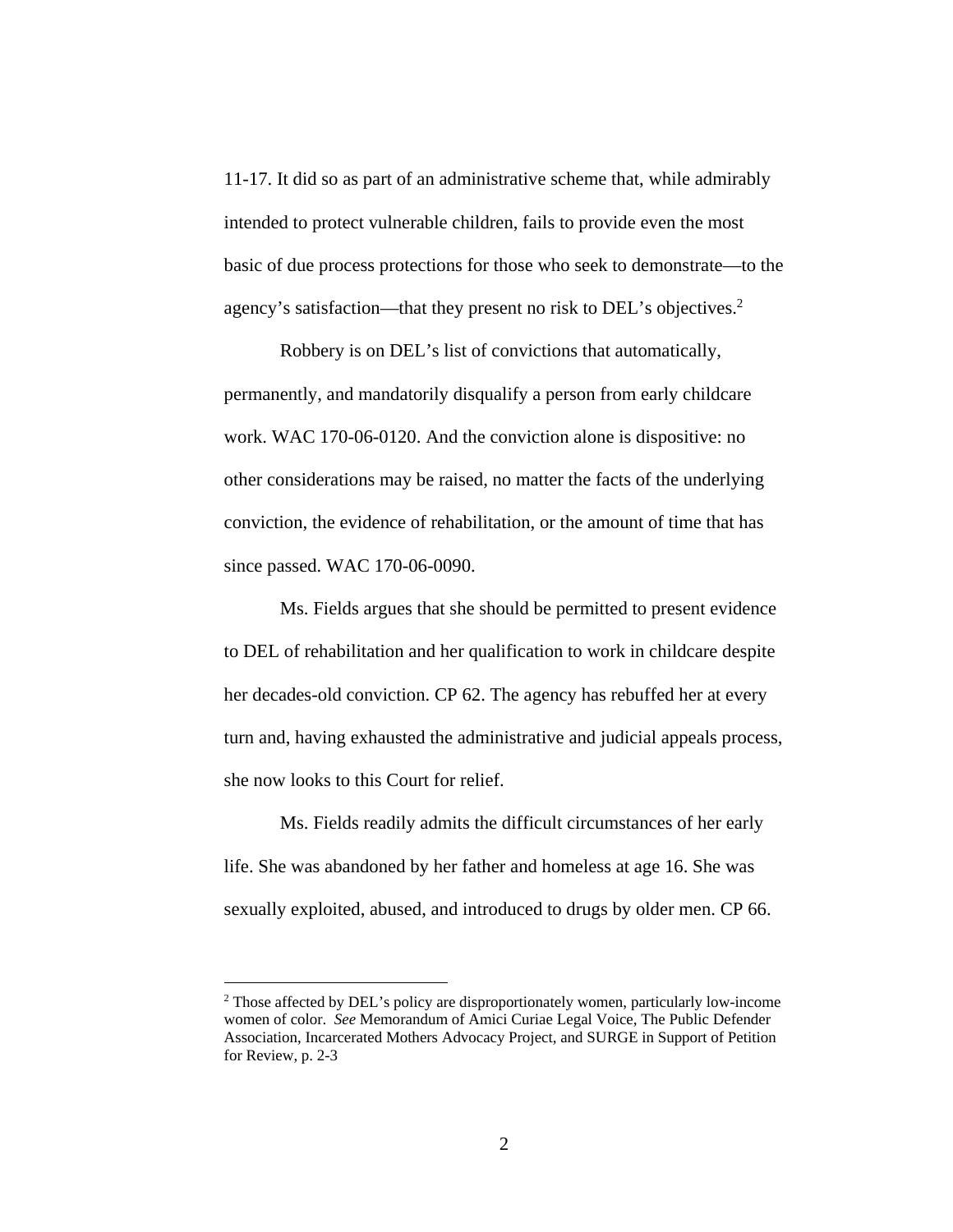And, in 1988, she was convicted of attempted robbery after trying to grab a woman's purse.

But by 2006, Ms. Fields was on a new path. CP 66. She entered the King County Drug Court program, graduated in 2008, and has been clean and sober ever since. She is raising her son and helps care for her grandson. *Id.* She has been gainfully employed for twelve years—first as the caregiver for an elderly adult, and then in childcare.<sup>3</sup> *Id*. The record is replete with letters commending her for her public service and deep commitment to helping others. CP 111–124.

Considerable authority supports the importance of Ms. Fields' constitutional right to pursue her chosen profession and recognizes the severe risk of error that results from automatic lifetime disqualification. Ms. Fields' constitutional rights are neither outweighed by nor inconsistent with DEL's mandate to "safeguard and promote the health, safety, and well-being of children receiving child care and early learning assistance." RCW 43.215.005. The permanent, lifetime exclusion from childcare work with no opportunity to demonstrate current fitness for the

<sup>&</sup>lt;sup>3</sup> DEL originally did not disqualify Ms. Fields for her 1988 conviction. Rather, Ms. Fields received a Notice of Disqualification from DEL that erroneously relied on a separate conviction misattributed to Ms. Fields. CP 53, CP 76-109. Additionally, DEL allowed Ms. Fields to work in childcare from January 2013 until she was disqualified in January 2015. CP 62.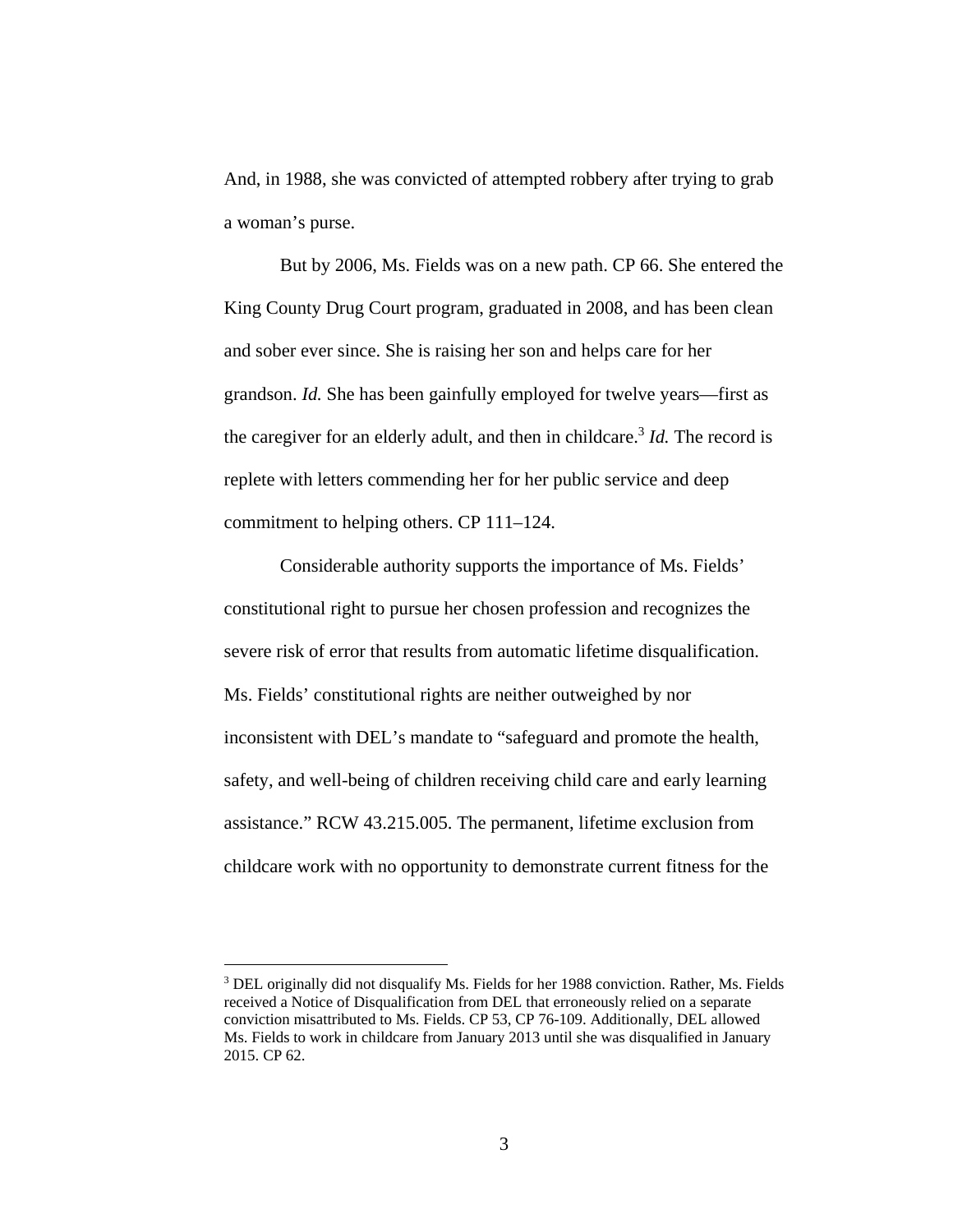profession violates both the procedural and substantive due process protections of the state and federal constitutions.

#### **III. ARGUMENT**

### **A. The** *Mathews* **procedural due process test requires a meaningful hearing with the opportunity to prove current fitness for work in childcare.**

When a state agency seeks to deprive a person of a protected interest—here, the right to pursue a profession or occupation—procedural due process requires that the individual receive notice of the deprivation and an opportunity to be heard to guard against erroneous deprivation. *Mathews v. Eldridge*, 424 U.S. 319, 348, 96 S. Ct 893, 909, 47 L. Ed 2d 18 (1976). Chapter 170-06 of the Washington Administrative Code fails to provide Ms. Fields with a meaningful opportunity to be heard during which she can demonstrate her current fitness for childcare work despite a decades-old conviction. *See* WAC 170-06-0070(1); WAC 170-06-0115(5).

To determine what process is due to Ms. Fields, one looks to the three factors identified in *Mathews*: (1) the private interest affected by the official action; (2) the risk of an erroneous deprivation of that interest through the challenged procedures and probable value of additional procedural safeguards; and (3) the government's interest, including the potential burden of additional procedures. *City of Bellevue v. Lee*, 166 Wn. 2d 581, 585, 210 P.3d 1011, 1015 (2009).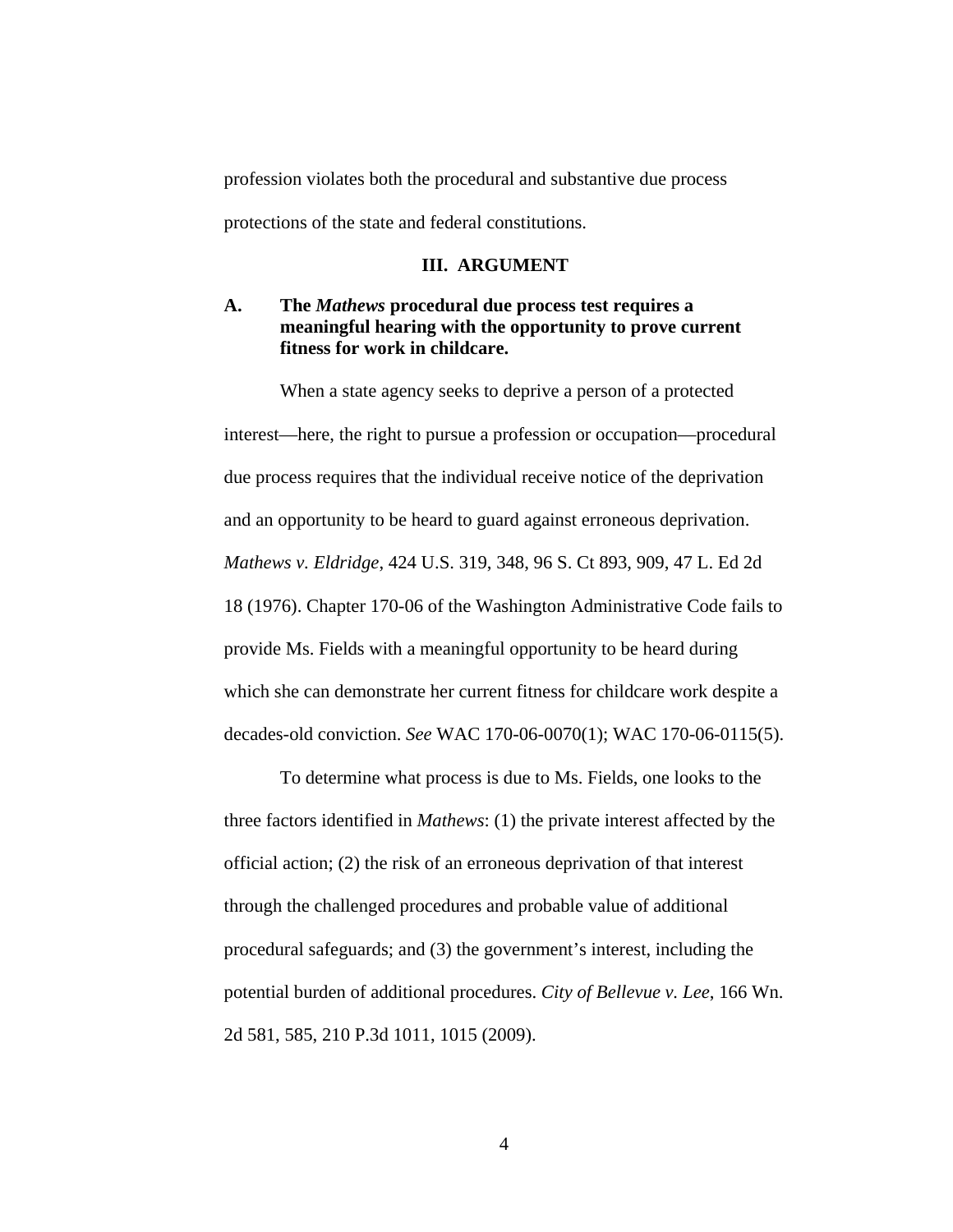### 1. The private interest in the right to pursue an occupation is substantial.

It is well-established "that pursuit of an occupation or profession is a liberty interest protected by the due process clause." *Amunrud v. Board of Appeals* 158 Wn.2d 208, 218, 143 P.3d 571, 576 (2008) (citing range of cases from U.S. Supreme Court and Ninth Circuit dating from 1959) (citations omitted). As this Court explained in 1911:

The liberty mentioned in that [due process] amendment means not only the right of the citizen to be free from the mere physical restraint of his person, as by incarceration, but the term is deemed to embrace the right of the citizen to be free in the enjoyment of all his faculties; to be free to use them in all lawful ways; to live and work where he will; to earn his livelihood by any lawful calling; to pursue any livelihood or avocation, and for that purpose to enter into all contracts which may be proper, necessary and essential to his carrying out to a successful conclusion the purposes above mentioned.

*State ex rel. Davis–Smith Co. v. Clausen*, 65 Wash. 156, 192, 117 P. 1101,

1112 (1911).

The significance of this liberty interest is heightened because the State seeks to impose a lifetime ban. "The duration of any potentially wrongful deprivation of a property interest is an important factor in assessing the impact of official action on the private interest involved." *City of Redmond v. Moore*, 151 Wn.2d 664, 671, 91 P.3d 875, 879 (2004) (quoting *Mackey v. Montrym*, 443 U.S. 1, 12 (1979)). In *Amunrud*, *supra*,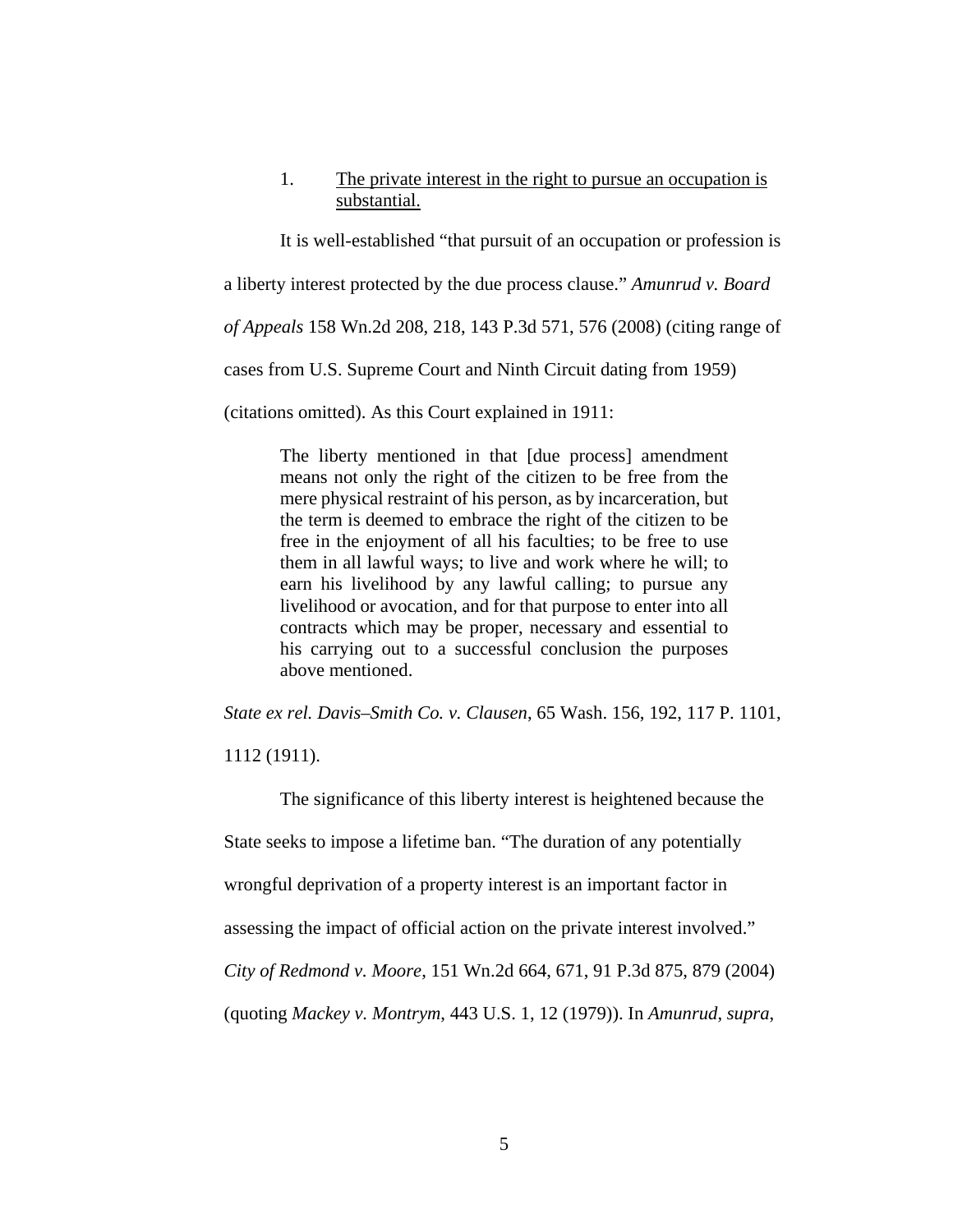this Court recognized that even the short-term deprivation of a constitutionally protected liberty or property right, such as a driver's license suspension for a limited time period when a person owes child support, requires adequate due process. Here, DEL seeks to prohibit Ms. Fields from working in her chosen occupation for as long as she is alive.

Ms. Fields has deeply invested in her chosen career.<sup>4</sup> Her former employer acknowledges that her dedication has been to the benefit of the children with whom she has worked. CP 112-114. Further, just as this Court described in *Davis-Smith Co.*,<sup>5</sup> Ms. Fields draws personal fulfillment from being engaged in a socially productive employment activity.

The first *Mathews* prong should carry great weight given the importance of the right at stake and the permanence of the deprivation.

> 2. The risk of erroneous deprivation is high, and the corresponding value of additional procedures is substantial.

The second *Mathews* factor considers the risk that Ms. Fields will be erroneously deprived of her constitutionally protected liberty interest

<sup>&</sup>lt;sup>4</sup> For example, Ms. Fields has obtained a pediatric certification card, a first aid course in HIV, AIDS, infectious disease, and blood borne pathogen training, a certificate in Circle Time for Any Age, a certificate in Using the Early Learning Guidelines to Observe and Teach Children, and 20 hours of State Training and Registry System training, required in Washington for those working in childcare. CP 125-129.

<sup>5</sup> *State ex rel. Davis–Smith Co.*, 65 Wash. at 192.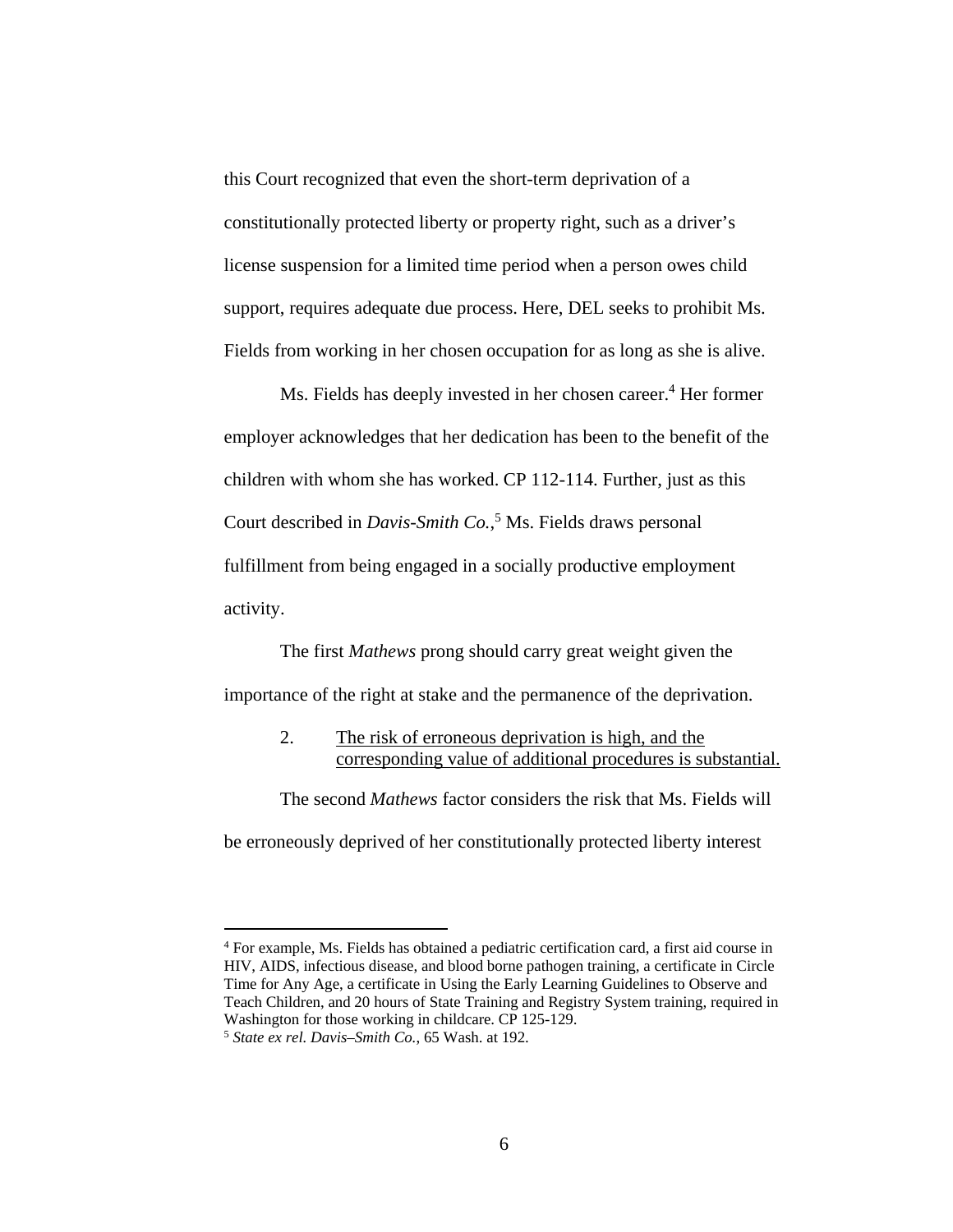by the state's action, and the value of a procedure that permits consideration of rehabilitation and current fitness. The risk of error created by DEL's rule is striking. A conviction for robbery results in a mandatory, lifetime bar from employment in the profession of childcare without any consideration of individual circumstances or evidence of current fitness. *See* WAC 170-06-0120*.* Those like Ms. Fields who have a decades-old conviction for this crime that has nothing on its face to do with children are treated identically to those who committed child abuse within the last year. *See id*. The risk of error is compounded by the inclusion of convictions for *attempted* robbery. WAC 170-06-0050(1)(c). As our sentencing structure recognizes, attempts may be inchoate crimes and should be treated differently from completed crimes.

Due process requires something more than a *pro forma* hearing. It requires an opportunity to heard "at a meaningful time and in a meaningful manner." *Amunrud*, 158 Wn. 2d at 216-17; *In re Detention of June Johnson*, 179 Wn.App. 579, 588, 322 P.3d 22, 27 (2014) ("[A]t its core, procedural due process is a right to be meaningfully heard."). Here, DEL provides only a meaningless proceeding that does nothing to mitigate the risk of erroneous deprivation. The door closed on Ms. Fields before she even stepped foot into the "hearing," at which DEL cared only *whether* Ms. Fields had a prior conviction for attempted robbery. Ms. Fields

7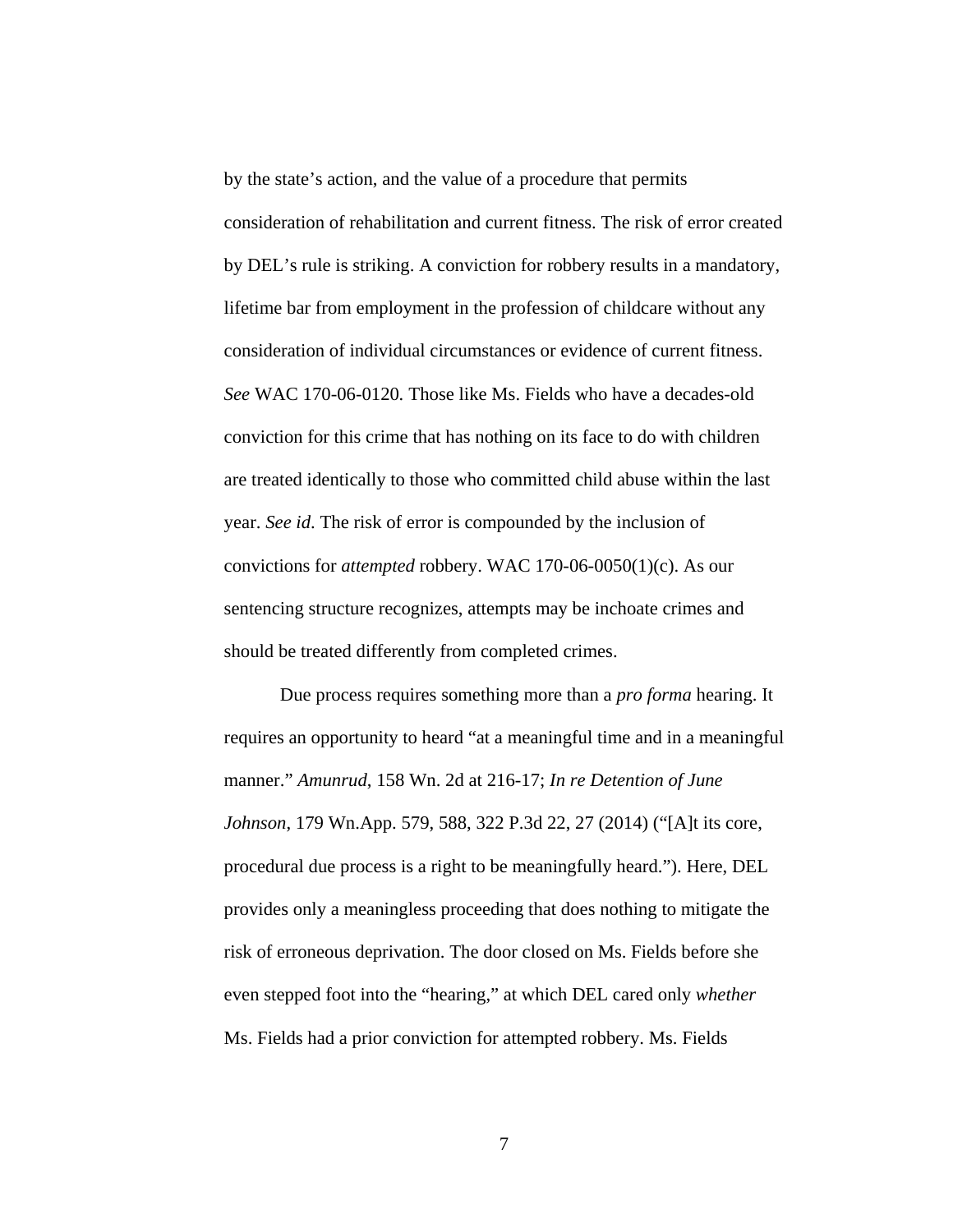functionally received no hearing at all and was certain to be deprived of her constitutionally protected right to pursue an occupation. *Cf. Moore*, 151 Wn.2d at 675-76 (holding that a hearing limited to proving one was not convicted of the underlying offense resulting in a license suspension is insufficient to satisfy procedural due process).

In contrast, the added value of a meaningful hearing regarding Ms. Fields' suitability to work in this field is unquestionably high. Such a hearing would provide Ms. Fields with a chance to address the fundamental question with which DEL claims to concern itself: whether she can safely work in childcare despite her decades-old attempted robbery conviction. Such a hearing would also substantially mitigate the risk of error created by DEL's inclusion of crimes that neither necessarily nor in fact involve child victims on the mandatory and permanent disqualification list.

### 3. The governmental interest here supports the need for a meaningful opportunity to be heard.

DEL has an unquestionably valid interest in protecting the health, safety, and well-being of children receiving child care and early learning assistance. But nothing about this interest is inconsistent with the hearing that Ms. Fields requests and that due process requires.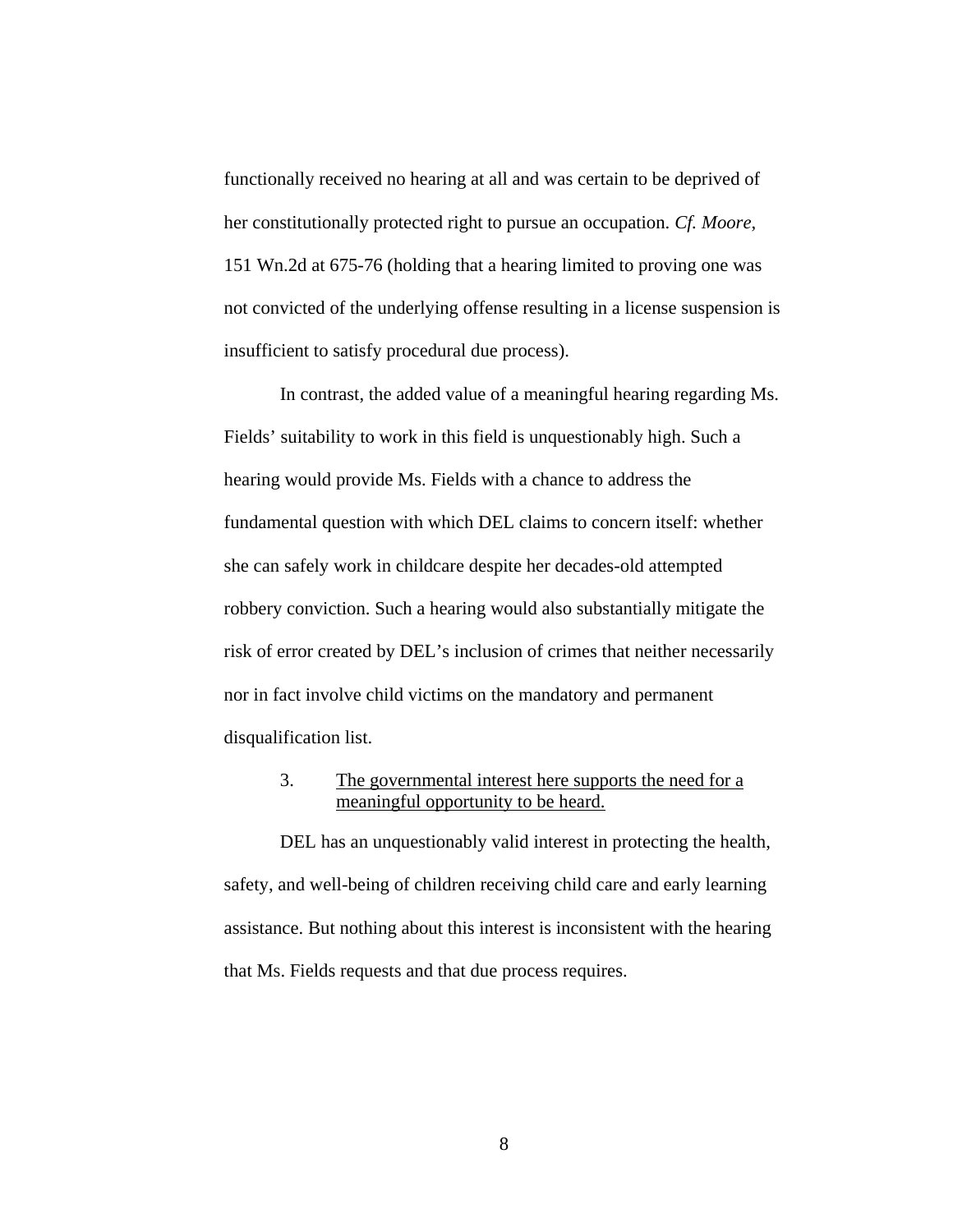Ms. Fields seeks a hearing at which she can provide DEL with evidence of her suitability for work in this field. She would bear the burden of providing this information, which would include, for example, a former employer in the child care field vouching for her competency and care in working with children. And DEL would remain the decisionmaker, charged with weighing that evidence against her criminal conviction. Neither would DEL be burdened with creating this process out of whole cloth: it already has procedures to determine the character, suitability, or competence of an individual. WAC 170-06-0050. Further, DEL is already empowered to solicit, obtain, and evaluate additional information necessary to assess the character, suitability or competence of an individual. WAC 170-06-0060. This procedure is available over and above any initial criteria considered by DEL and demonstrates that DEL's own regulations contemplate additional process and investigation into the suitability of an individual to do the work. *Id*.

Finally, the requested procedural protections advance the State's interest in the successful reentry and reintegration into society of

9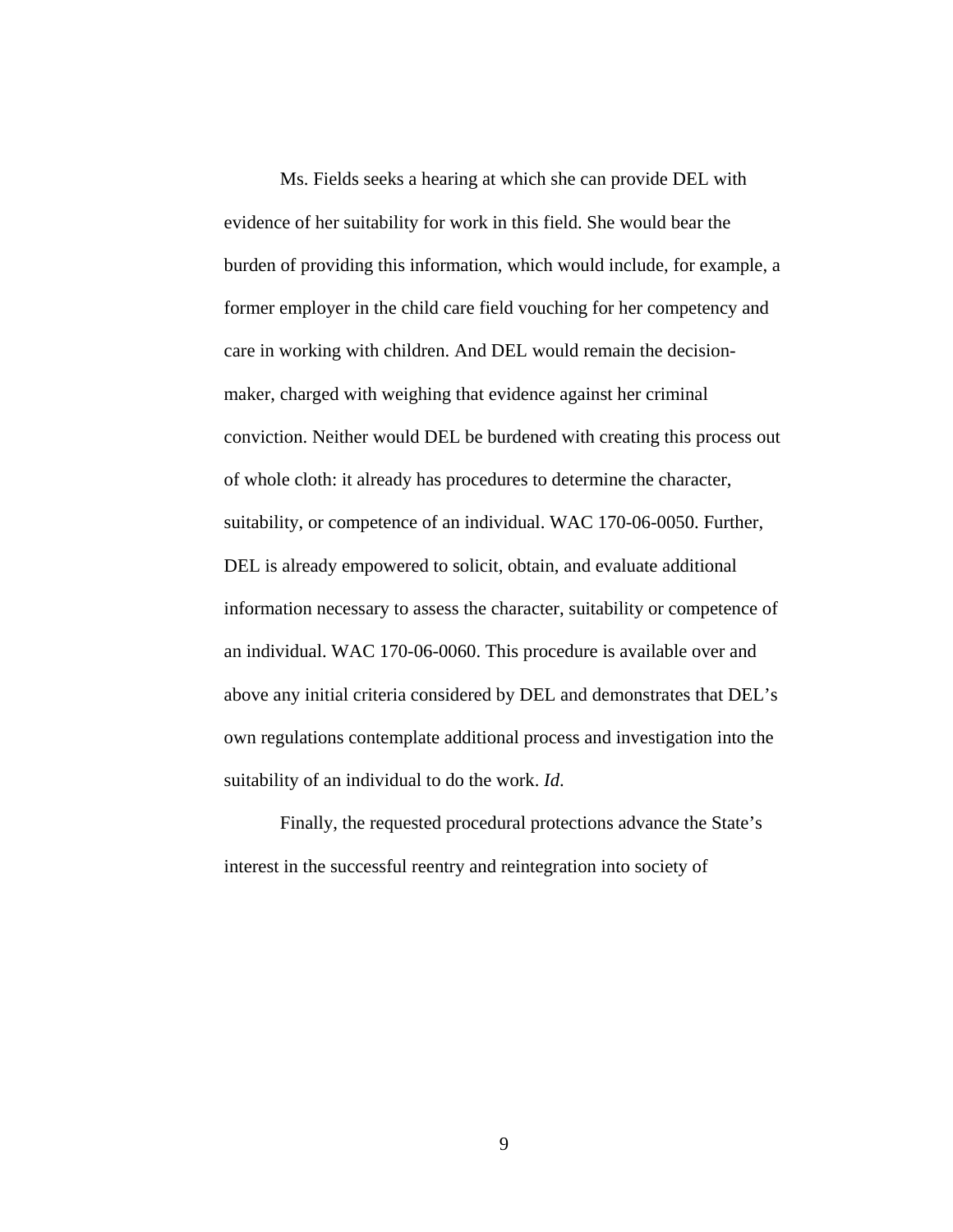individuals like Ms. Fields.<sup>6, 7</sup> As far back as 1973, reentry principles were codified in Washington's statutory law:

The legislature declares that it is the policy of the state of Washington to encourage and contribute to the rehabilitation of felons and to assist them in the assumption of the responsibilities of citizenship, and the *opportunity to secure employment or to pursue, practice or engage in a meaningful and profitable trade, occupation, vocation, profession or business* is an *essential ingredient* to rehabilitation and the assumption of the responsibilities of citizenship.

RCW 9.96A.010 (emphasis added). More recently, the Governor issued an

executive order entirely devoted to improving reentry policies as a way of

furthering state goals.8 *Building Safe and Strong Communities through* 

*Successful Reentry*, available at

 $\overline{a}$ 

https://www.governor.wa.gov/sites/default/files/exe\_order/eo\_16-05.pdf

(April 19, 2017). The order emphasizes the importance of reentry policies

<sup>&</sup>lt;sup>6</sup> Consideration of rehabilitation is built into the rules governing admission into other professions. *See, e.g.*, *Admission and Practice Rules, Rule 21(b)* (allowing for consideration of recent nature of negative conduct, the circumstances underlying the conduct, and evidence of rehabilitation, recovery, or remission, among other factors); *cf. In re Tarra Denelle Simmons*, No. 201,671-5 (considering six years of rehabilitation, post-conviction in the context of a denial by the character and fitness board). 7  $\sqrt{P}$  DEL will only consider evidence of rehabilitation under the circumstances laid out in WAC 170-06-0050(1)(f). *See* Section III.B, *infra*. 8

The Executive Order identifies various agencies for changes to internal procedure to further reentry goals, including the Office of Financial Management, the Department of Licensing, the Department of Commerce, the Department of Social and Health Services, the Employment Security Department, the State Board of Community and Technical Colleges, the State Apprenticeship and Training Council, the State Cybersecurity Office, and the Health Care Authority.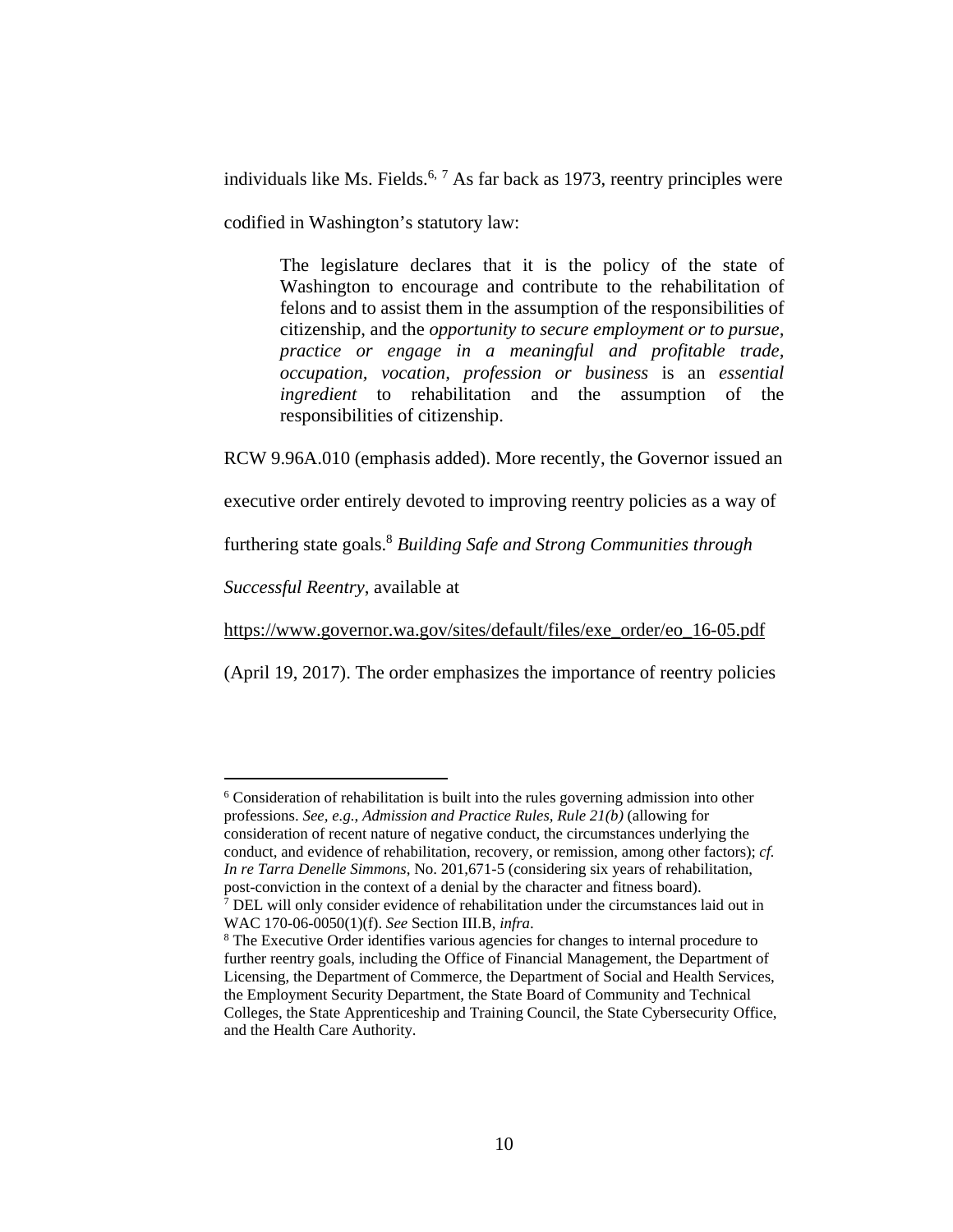at every level of government and requires state agencies to align their practices accordingly.

As other states have recognized, lifetime bans that use convictions as automatic disqualifying criteria fly in the face of government interests<sup>9</sup> because they hurt people, like Ms. Fields, who have successfully rehabilitated and want to work.10 Pursuant to the *Mathews* analysis, the type of hearing Ms. Fields seeks furthers both the State's interests in protecting children and in facilitating reentry. That hearing does not guarantee applicants like her a license, but due process requires DEL at least to provide a meaningful opportunity to be heard.

### **B. DEL's mandatory and permanent bar violates substantive due process because it fails rational basis review.**

Substantive due process "asks whether the government has an adequate reason for taking away a person's life, liberty, or property." Erwin Chemerinsky, *Constitutional Law: Principles and Policies*, 4<sup>th</sup>

<sup>&</sup>lt;sup>9</sup> For example, the Pennsylvania cases also took into account the public policy of that state regarding reentry in finding unconstitutional a similar ban. *Nixon v. Commonwealth*, 789 A.2d 376, 381 (Pa. 2001) (quoting *Secretary of Revenue v. John's Vending Corporation,* 453 Pa. 488, 309 A.2d 358 (Pa. 1973)) ("We are also mindful . . . of the deeply ingrained public policy of this State to avoid unwarranted stigmatization of and unreasonable restrictions upon former offenders.).

<sup>10</sup> Richard R. Arnold, *Presumptive Disqualification and Prior Unlawful Conduct: The Danger of Unpredictable Character Standards for Bar Applicants,* 1997 Utah L. Rev. 63 (1997). The State's focus on and interest in reentry recognizes the uphill battle faced by those with prior convictions, particularly where conviction records are publicly available. *See Broken Records: How Errors by Criminal Background Checking Companies Harm Workers and Businesses*, National Consumer Law Center (April 2012).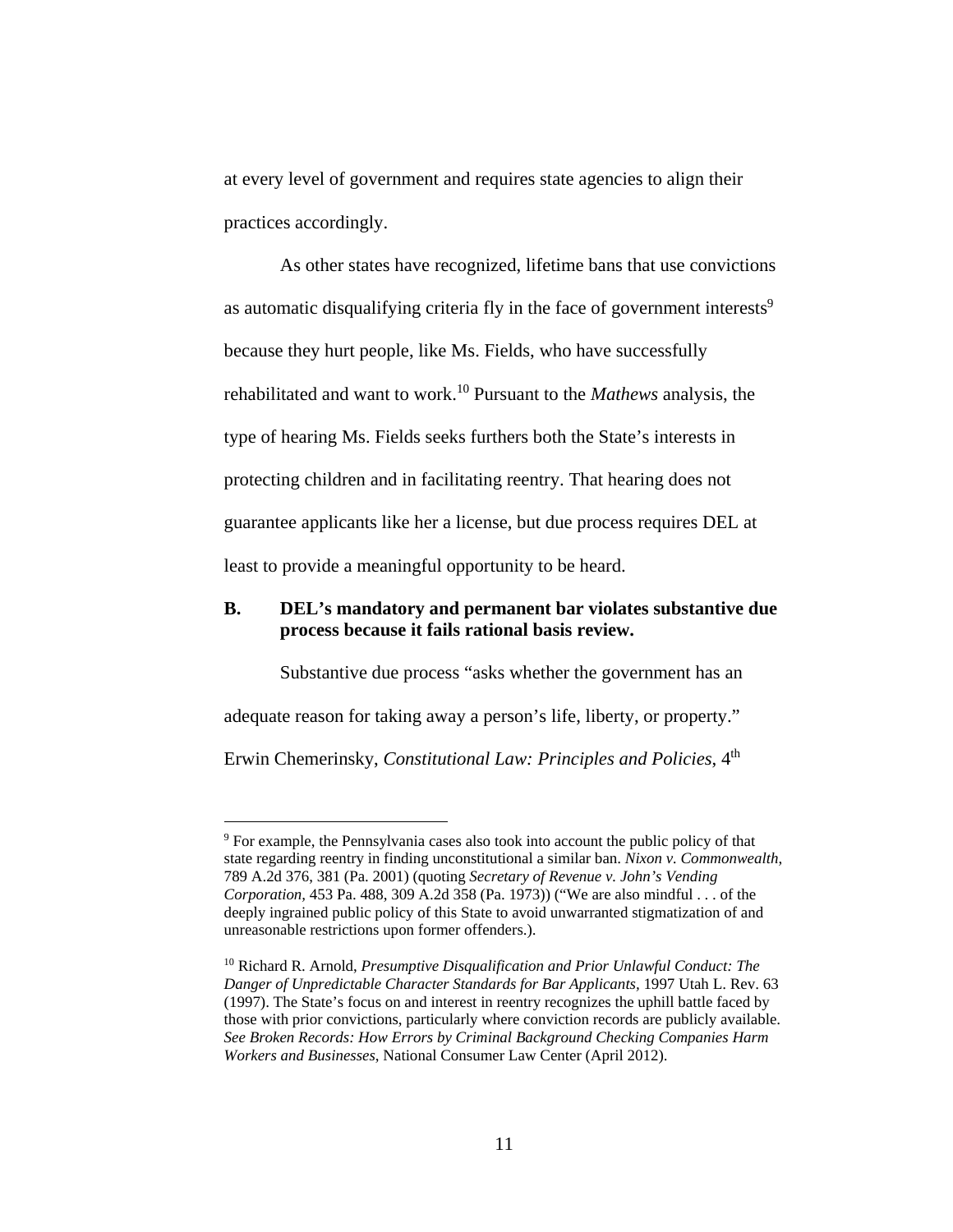Edition. In so doing, it protects people against arbitrary and capricious government action. *Halverson v. Skagit County*, 42 F.3d 1257, 1261 (9th Cir. 1994). The degree of scrutiny with which this Court reviews governmental action depends on the interest at stake. Because the right to pursue an occupation is a protected liberty interest, "the proper standard of review is rational basis." *Amunrud*, 158 Wn. 2d, 222. Under the rational basis test, the court inquires whether the challenged regulation has a rational relationship to a legitimate state interest. *DeYoung v. Providence Medical Center*, 136 Wn.2d 136, 144, 960 P.2d 919, 923 (1998). DEL's regulation automatically and permanently barring Ms. Fields from childcare work on the basis of a conviction is not rationally related to its goal of protecting children.

The rational basis test is "not a toothless one." *Mathews v. Lucas*, 427 U.S. 495, 510, 96 S. Ct. 2755, 2764, 49 L. Ed. 2d 651 (1976). It is this Court's role to "assure that even under this deferential standard of review the challenged legislation is constitutional." *DeYoung*, 136 Wn.2d at 144 (finding an equal protection violation under rational basis review).

The U.S. Supreme Court has previously found that the rigid application of bright line rules to automatically exclude categories of people from a profession is constitutionally suspect. In *Schware v. Board of Bar Exam. of State of N.M.*, 353 U.S. 232, 77 S. Ct. 752, 1 L. Ed. 2d

12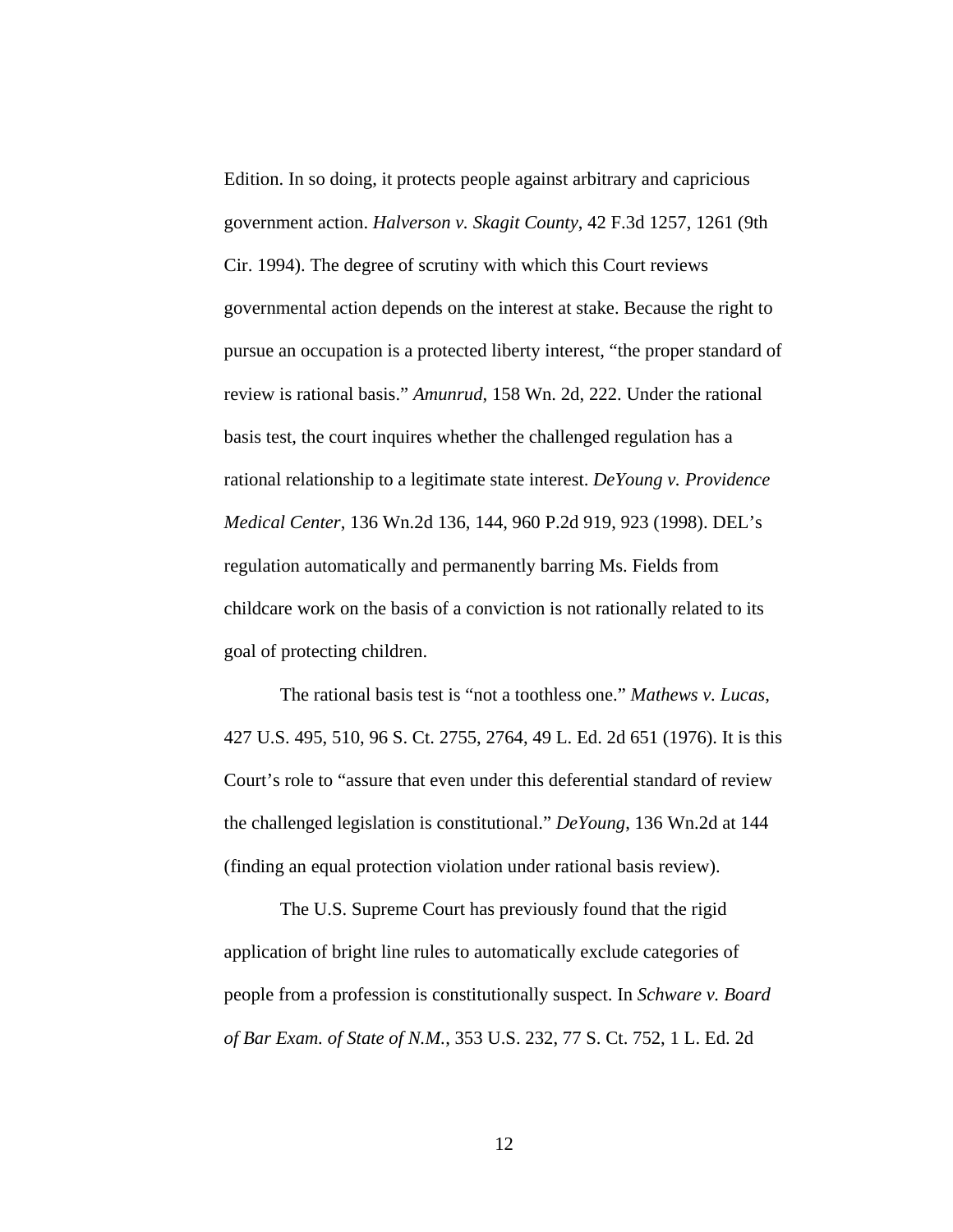796 (1957), the Court applied rational basis review to find unconstitutional a prohibition on bar admission for previous members of the Communist Party. The Court specifically condemned the use of an "indiscriminate classification" that failed to consider individual circumstances, the length of time that had passed, and evidence of subsequent good moral character. *Id.* Because the Court saw "no evidence in the record which rationally justifies a finding that Schware was morally unfit to practice law," it held that the state "deprived petitioner of due process in denying him the opportunity to qualify for the practice of law." *Id*. 11

Other courts agree. For example, Pennsylvania's appellate courts have concluded that lifetime employment bans based on conviction history are unconstitutional. In *Johnson v. Allegheny Intermediate Unit*, the Commonwealth Court of Pennsylvania held that converting felony homicide from a five-year ban to a lifetime ban violated substantive due process under rational basis review. 59 A.3d 10, 24 (Pa. Commw. Ct. 2012) ("[The list] creates limitations that have no temporal proximity to the time of hiring, it does not bear a real and substantial relationship to the Commonwealth's interest in protected children and is unconstitutional.").

<sup>&</sup>lt;sup>11</sup> The *Schware* Court also found the applicant's personal history of overcoming discrimination and challenging social conditions highly relevant to the due process analysis. The amici briefs in Ms. Fields' case explain more fully the parallels to the *Schware* analysis.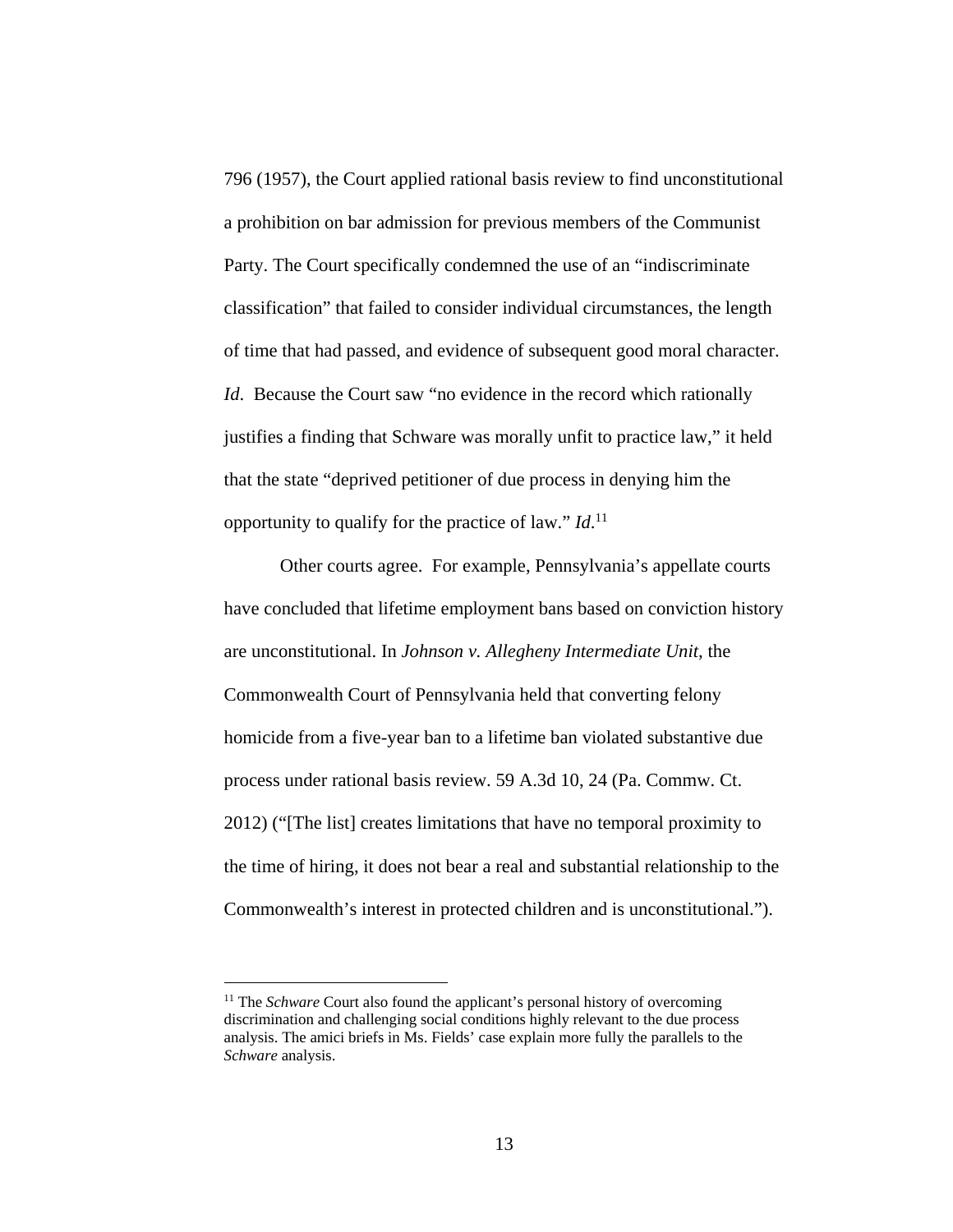*Johnson* relies on cases in which the Pennsylvania Supreme Court found other lifetime bans to violate substantive due process under rational basis scrutiny. *See Nixon v. Commonwealth*, 576 Pa. 385, 839 A.2d 277 (2003); *Peake v. Commonwealth*, 132 A.3d 506 (Pa. Commw. Ct. 2015). These cases in turn relied on a state constitutional right to work, and Washington similarly recognizes employment as a protected constitutional right. *Peake*, 132 A.3d at 518; *see also Cornwell v. California Bd. of Barbering & Cosmetology*, 962 F. Supp. 1260 (S.D. Cal. 1997) (due process violation found where cosmetology regulations requiring 1,600 hours of training did not rationally achieve the state's asserted safety objective).

Lifetime employment bans are already suspect under a rational basis standard. It is hardly rational to use the conduct of a person 30 years ago to determine her present fitness to work, particularly when the past conduct has nothing to do with the present job.<sup>12</sup> But the irrationality of DEL's lifetime ban is heightened by the inclusion of convictions that have nothing whatsoever to do with children—whether on the face of the

l

 $12$  Ample research in fact demonstrates the opposite: risk of re-offending reduces drastically over time. *See, e.g.*, Alfred Blumenstein & Kiminori Nakamura, *Redemption in the Presence of Widespread Background Checks*, 47(2) Criminology 327 (2009); Meagan C. Kulychek, Robert Brame & Shawn D. Bushway*, Enduring Risk? Old Criminal Records and Predictions of Future Criminal Involvement*, 53(1) Crime & Delinquency 64 (2007).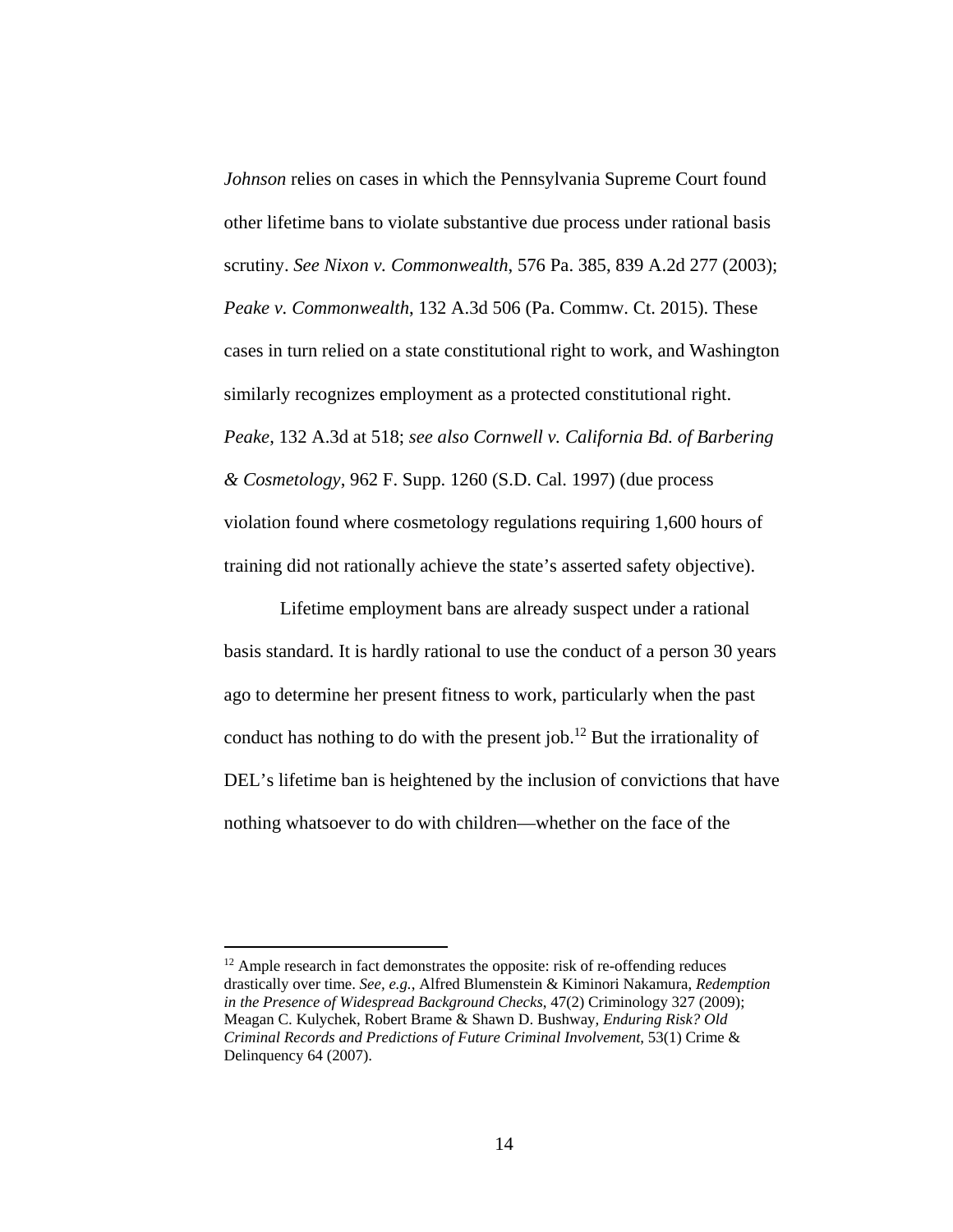criminal statute or in the facts of the conviction—and are therefore unrelated to DEL's avowed government interest.

This circumstance is all the more peculiar (and arbitrary) in light of the rest of DEL's statutory scheme. Not only does DEL administer another list for which only a five-year employment ban applies, WAC 170-06- 0120, but also DEL treats some people with the same prior conviction as qualified. WAC 170-06-0050(1)(f) provides: "[A] crime will not be considered a conviction for the purposes of the department when the conviction has been the subject of an expungement, pardon, annulment, certification of rehabilitation, or other equivalent procedure based on a finding of the rehabilitation of the person convicted . . . ."

Thus, DEL will ignore a previous conviction for attempted robbery (or any of the other listed crimes) if a person is found by a third party to have been rehabilitated, yet it will not allow Ms. Fields to utilize an "equivalent procedure" within its own agency to consider that possibility. WAC 170-06-0050(1)(f). In creating this exception, DEL's own regulations recognize that the demonstration of rehabilitation is important and that individuals who have proof of rehabilitation can safely work in child care. That crimes on the lifetime disqualification list are not exempted from WAC 170-06-0050(1)(f), is an acknowledgement by DEL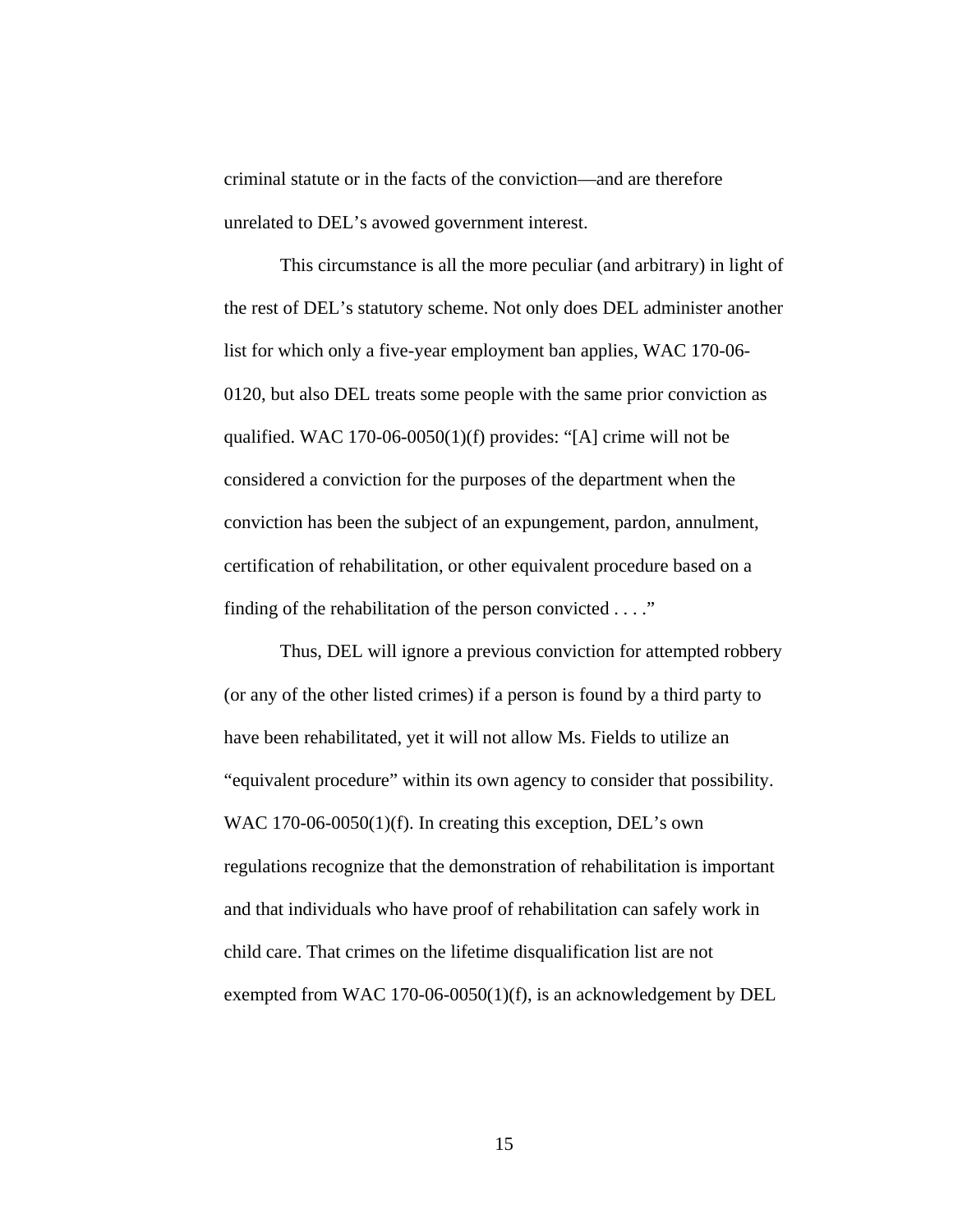that individuals with those convictions may very well achieve the character, competence, and suitability requirements to work in child care.

Nothing makes the arbitrariness of DEL's position more clear than the particular circumstances of Ms. Fields, who has a robust record of rehabilitation and qualification to work with children. In the thirty years since her conviction, she has turned her life around to become a safe and capable childcare worker. In light of the well-documented effects of the war on drugs and mass incarceration, particularly on poorer communities of color, one can reasonably expect that she is not alone. Including robbery (and attempted robbery) on a list of convictions that stands in as a proxy for a suitability determination may be "efficient," but doing so does not survive rational basis review.

### **C. DEL's Lifetime Ban for Robbery Convictions Violates the Due Process Clause of the Washington Constitution.**

DEL's lifetime ban from childcare employment based on a prior robbery conviction, without individualized consideration, violates article 1, section 3 of the Washington Constitution with or without a *Gunwall* analysis. *State v. Gunwall*, 106 Wn.2d 54, 60, 720 P.2d 808, 812 (1986). Although the text of Article 1, Section 3 and the Fourteenth Amendment due process clauses are substantially similar, the United States Supreme Court's interpretation of the Fourteenth Amendment does not control this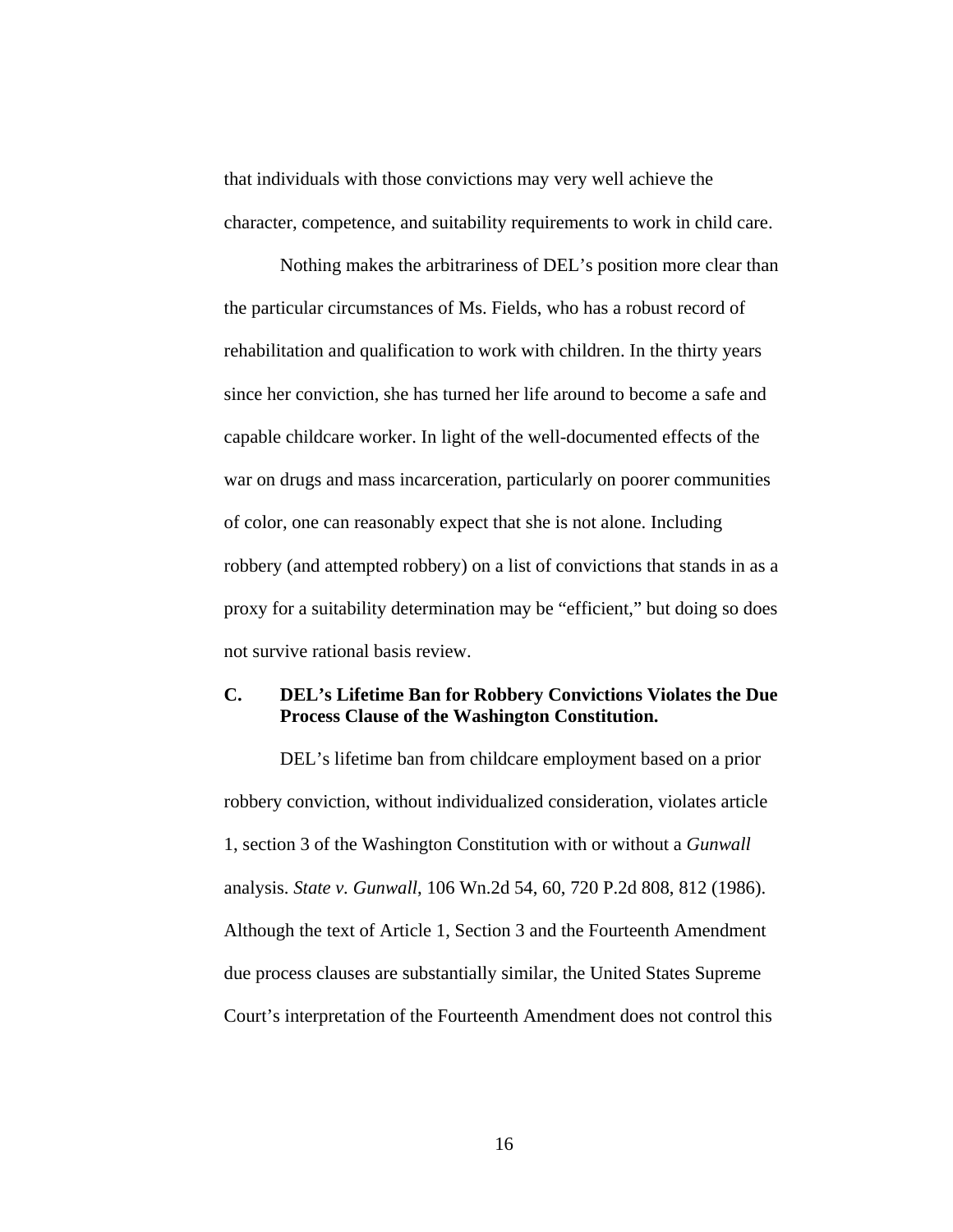Court's interpretation of Article 1, Section 3. *See State v. Bartholomew*, 101 Wn.2d 631, 639-40, 683 P.2d 1079, 1085-86 (1984). The Court is free to find a due process violation for the reasons set forth in this brief and Ms. Fields' prior briefs without federal constitutional analysis being controlling.

*Gunwall* laid out six "nonexclusive neutral criteria" as relevant "in determining whether, in a given situation, the Washington State Constitution should be considered as extending broader rights to its citizens than the United States Constitution." *Gunwall*, 106 Wn.2d at 58. Those criteria are "(1) the textual language; (2) differences in the texts; (3) constitutional history; (4) preexisting state law; (5) structural differences; and (6) matters of particular state or local concern." *Id*.

Several of these factors are of particular relevance here. The fourth factor, regarding preexisting state law, supports a finding that state due process is more protective here. This Court has long held that the right to pursue an occupation or profession is a valuable, constitutionally protected right. *See Amunrud, supra,* and *Davis-Smith Co., supra.* 

Factor five is also satisfied here, as it is in every *Gunwall* analysis. *State v. Russell*, 125 Wn.2d 24, 61 (1994) (stating that "[t]he state constitution limits powers of state government, while the federal constitution grants power to the federal government.").

17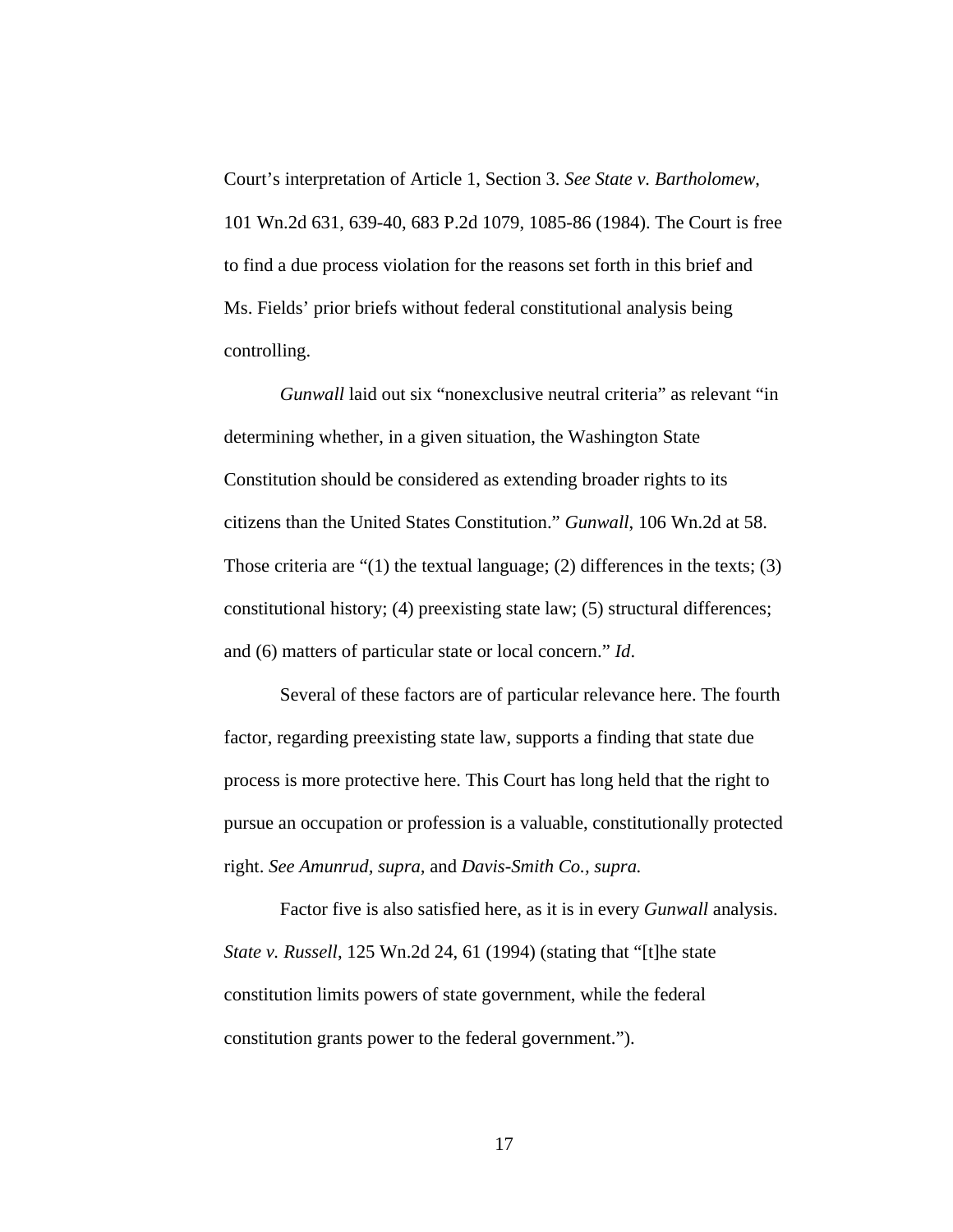Finally, the regulatory scheme governing unsupervised access to children who are receiving early learning services is purely a matter of state and local concern, in which there is no need for national uniformity. Indeed, states exhibit substantial variance in the ways that they use criminal history to determine qualification to work with vulnerable populations, demonstrating that these procedures are a matter of local legislative and regulatory concern.<sup>13</sup> The state's reentry policy is also a matter of state and local concern.<sup>14</sup> RCW 9.96A.010. The time and resources this state has dedicated to improving reentry outcomes for individuals with prior convictions demonstrates that there are significant state and local concerns at stake here, satisfying factor six of the *Gunwall* analysis.15 This Court should conclude that DEL's lifetime ban on Ms. Fields working in childcare violates the state constitution.

l

http://www.wsipp.wa.gov/ReportFile/1667/Wsipp\_The-Effectiveness-of-Reentry-Programs-for-Incarcerated-Persons-Findings-for-the-Washington-Statewide-Reentry-

<sup>13</sup> *See, e.g.* Amanda Borsky et. al., *Centers for Medicare & Medicaid Services National Background Check Program: Long Term Care Criminal Convictions Work Group* 2-3, 19-21 (2012), https://www.cms.gov/Medicare/Provider-Enrollment-and-Certification/SurveyCertificationGenInfo/Downloads/Survey-and-Cert-Letter-13-24-

Attachment-.pdf.

<sup>14</sup> Supra, section III.A.1.3.

<sup>15</sup> *See, e.g.* The Effectiveness of Reentry Programs for Incarcerated Persons: Findings for the Washington Statewide Reentry Council, available at

Council Report.pdf (analytical report by the Washington State Institute for Public Policy reviewing the effectiveness of 59 reentry related programs).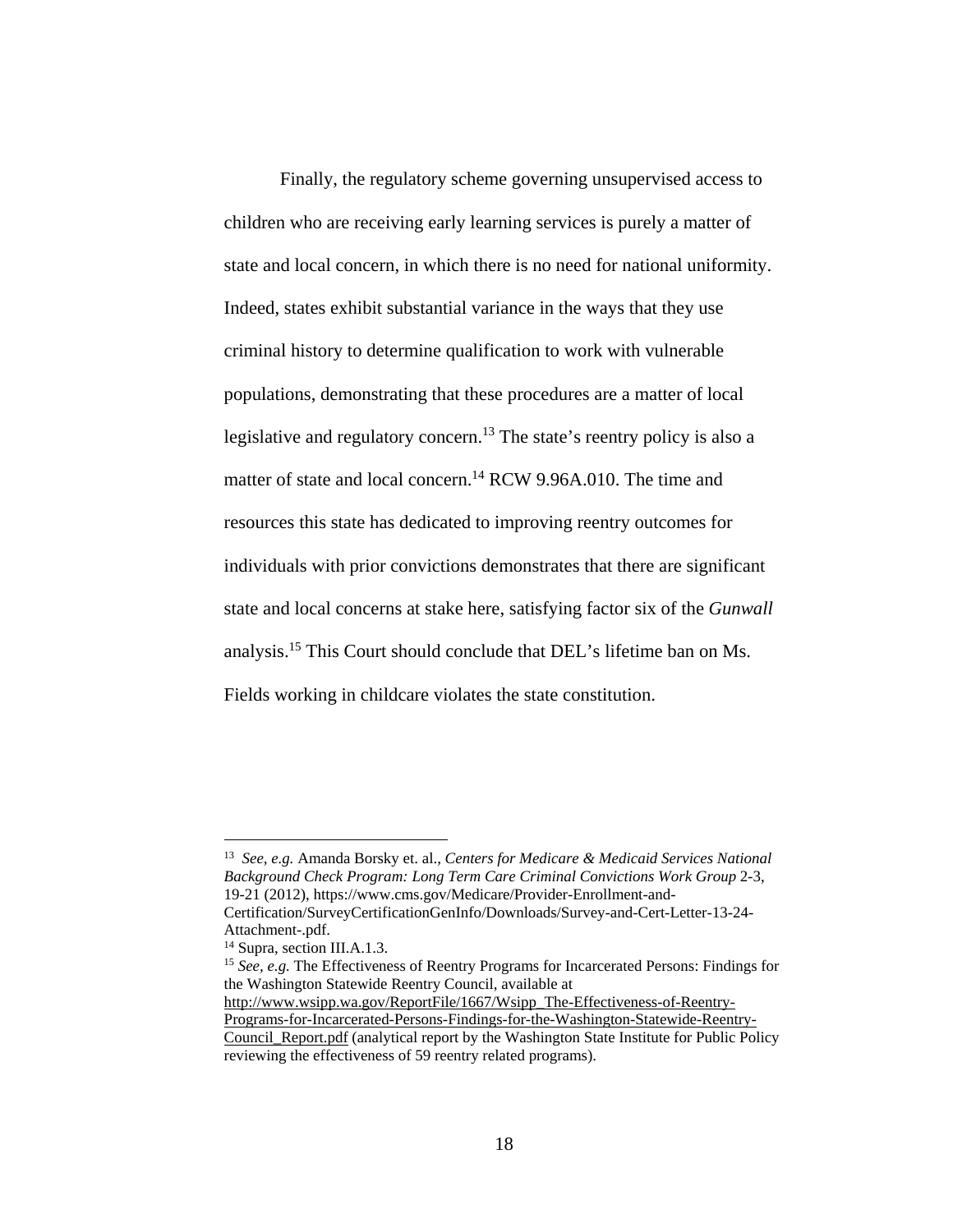### **IV. CONCLUSION**

Procedural due process requires a meaningful hearing at a meaningful time. Substantive due process requires a rational relationship between a government regulation and a restriction on liberty. Christal Fields has completely turned her life around, yet she is permanently banned from an entire field of employment due to a 30-year old criminal conviction. She deserves a chance to prove that she is qualified to work in childcare.

# RESPECTFULLY SUBMITTED this 16<sup>th</sup> day of February 2018.

### TERRELL MARSHALL LAW GROUP PLLC

By: /s/ Toby J. Marshall, WSBA #32726 Toby J. Marshall, WSBA #32726 Email: tmarshall@terrellmarshall.com 936 North 34th Street, Suite 300 Seattle, Washington 98103 Telephone: (206) 816-6603 Facsimile: (206) 319-5450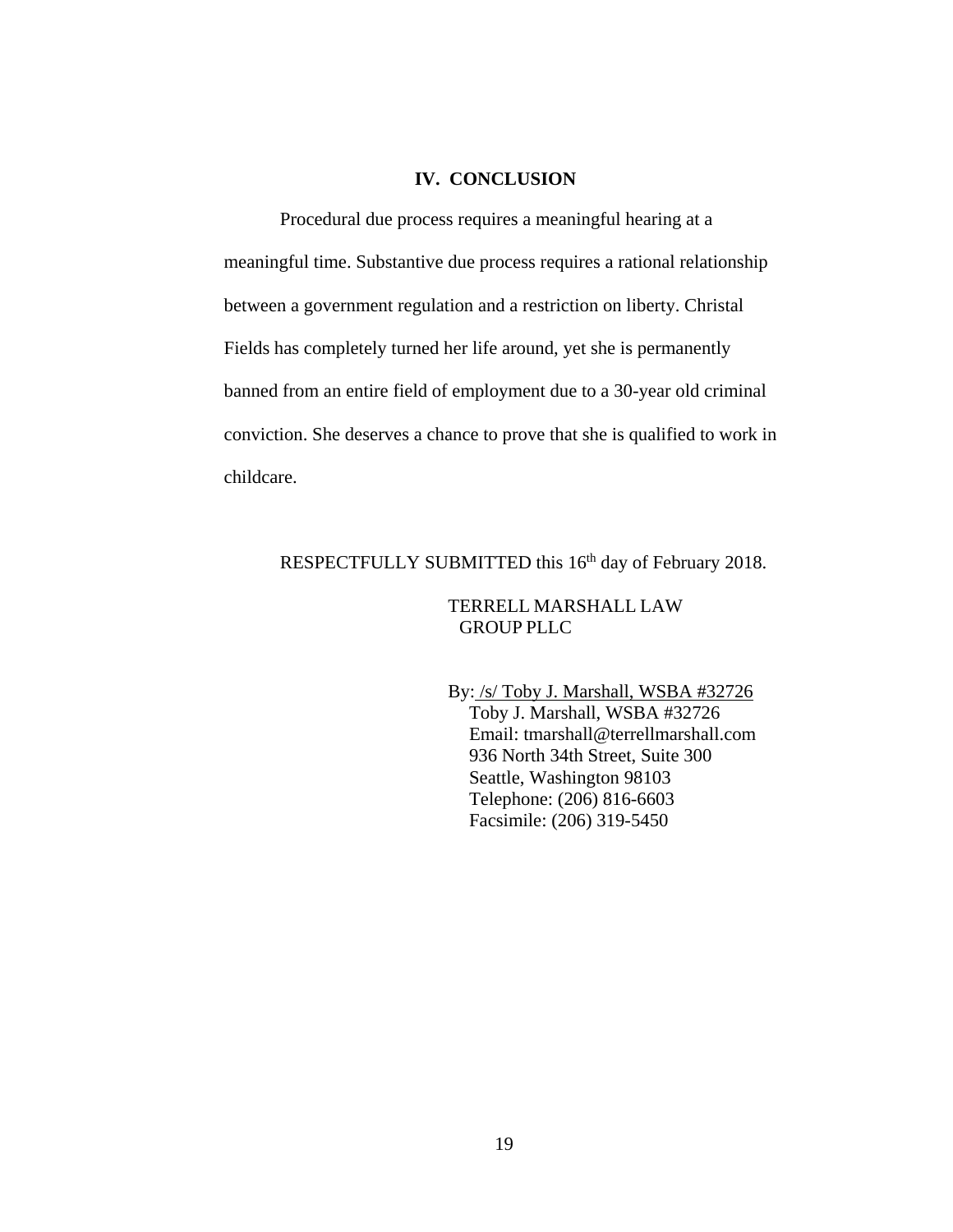Prachi Dave, WSBA #50498 Email: pdave@aclu-wa.org Nancy Talner, WSBA #11196 Email: talner@aclu-wa.org AMERICAN CIVIL LIBERTIES UNION OF WASHINGTON FOUNDATION 901 5<sup>th</sup> Avenue, Suite 630 Seattle, Washington 98164 Telephone: (206) 624-2184

*Attorneys for Appellant Christal Fields*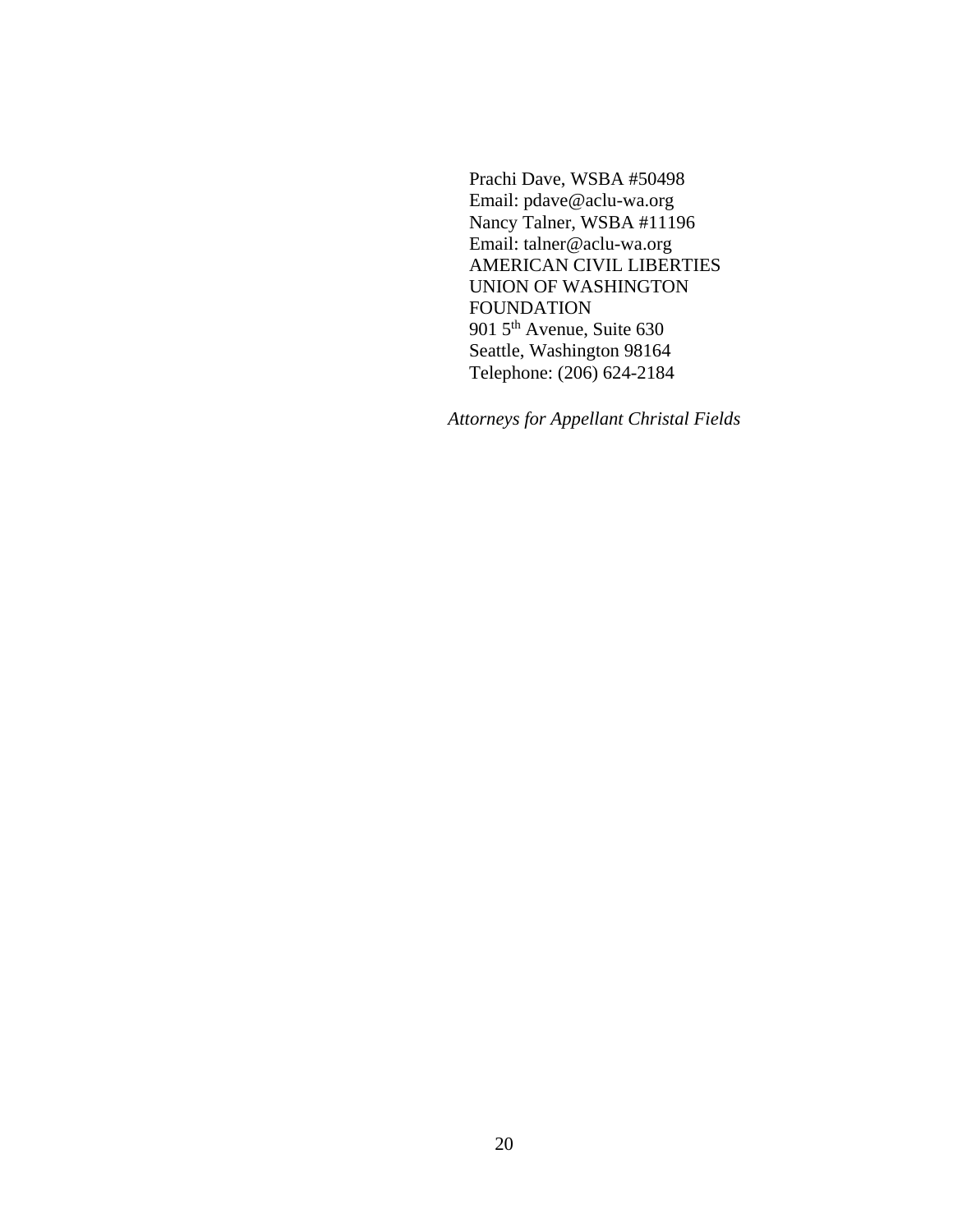### **CERTIFICATE OF SERVICE**

I certify that on February 20, 2018, I caused a true and correct

copy of the foregoing to be served on the following via the means

indicated:

Patricia L. Allen, WSBA #27109 Email: patal@atg.wa.gov Assistant Attorney General OFFICE OF THE ATTORNEY GENERAL State of Washington 800 Fifth Avenue, Suite 2000 Seattle, Washington 98104

U.S. Mail, postage prepaid **Hand Delivered via** Messenger Service **Overnight Courier** Facsimile  $\boxtimes$  Electronic Service

*Attorney for Respondent* 

I certify under penalty of perjury under the laws of the State of

Washington that the foregoing is true and correct.

DATED this 20th day of February, 2018.

TERRELL MARSHALL LAW GROUP PLLC

By: /s/ Toby J. Marshall, WSBA #32726

Toby J. Marshall, WSBA #32726 Email: tmarshall@terrellmarshall.com 936 North 34th Street, Suite 300 Seattle, Washington 98103 Telephone: (206) 816-6603 Facsimile: (206) 319-5450

*Attorneys for Appellant*